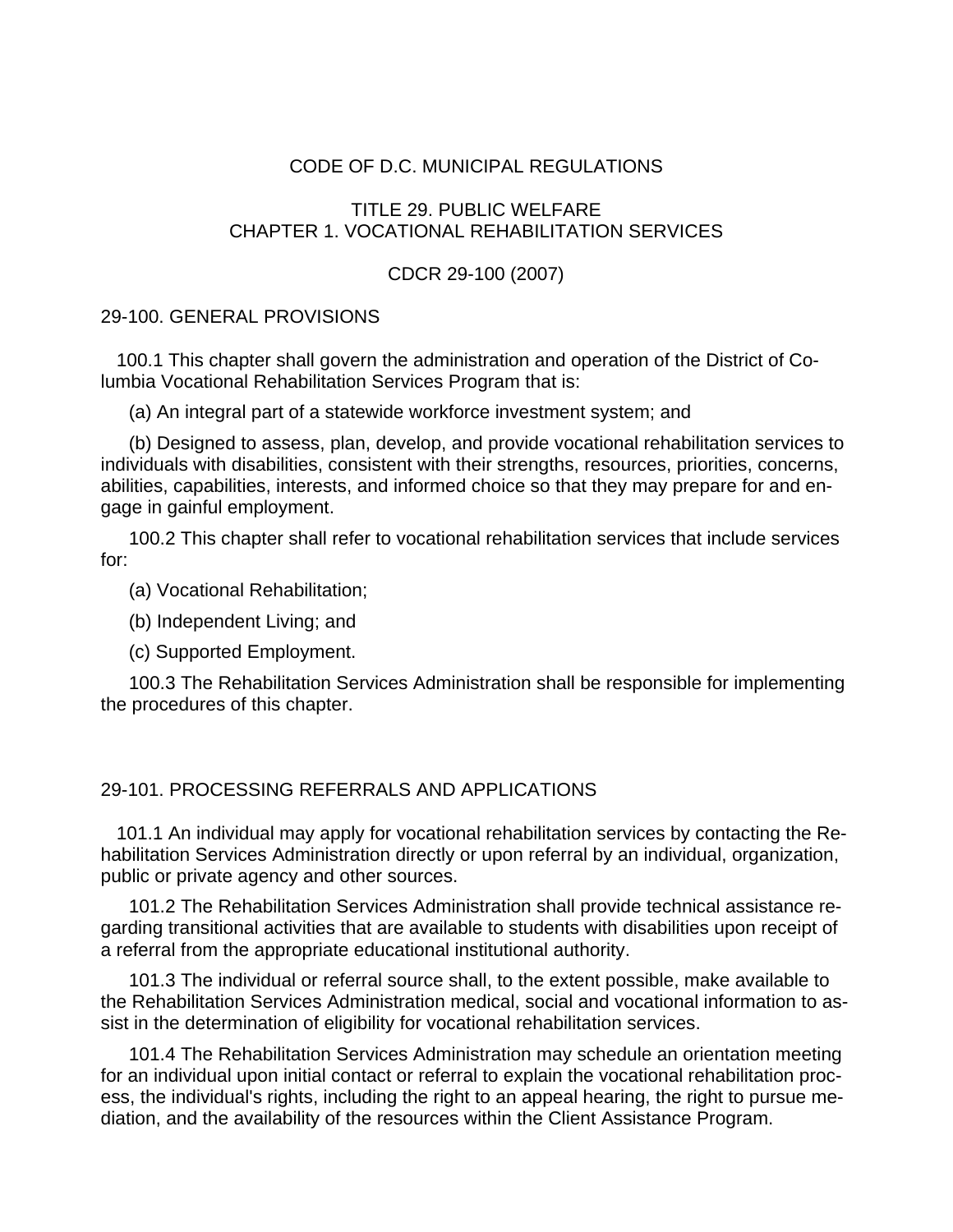101.5 The Rehabilitation Services Administration shall schedule an interview for an individual with a vocational rehabilitation counselor upon completion of the orientation meeting to assist the individual to apply for vocational and other rehabilitation services.

101.6 The orientation meeting may be waived by the Chief, Client Services Division or his or her designee. If the orientation meeting is waived, the Client Services Division shall schedule an interview with a vocational rehabilitation counselor to assist the individual to apply for vocational rehabilitation services.

101.7 An individual shall be considered to have submitted an application for services when the individual or the individual's representative, as appropriate:

(a) Applies for services by:

(1) Completing and signing an application form;

(2) Completing a common intake application form in a One-Stop center requesting vocational rehabilitation services; or

(3) Otherwise requesting services from the Rehabilitation Services Administration; and

(b) Has provided to the Rehabilitation Services Administration the information necessary to initiate an assessment to determine eligibility for services; and

(c) Is available to complete the assessment process.

#### 29-102. ELIGIBILITY DETERMINATION

 102.1 Once an individual has submitted an application for vocational rehabilitation services, an eligibility determination shall be made within sixty (60) days, unless:

(a) Exceptional and unforeseen circumstances beyond the control of the Rehabilitation Services Administration preclude making an eligibility determination within sixty (60) days and the Rehabilitation Services Administration and the individual agree to a specific extension of time; or

(b) An exploration of the individual's abilities, capabilities and capacity to perform in work situations is carried out in accordance with subsection 103.13 or, if appropriate, an extended evaluation is carried out in accordance with subsection 103.14.

#### 103-103. ASSESSMENT FOR DETERMINING ELIGIBILITY

 103.1 In order to determine whether an individual is eligible for vocational rehabilitation services, the Rehabilitation Services Administration shall conduct an assessment for determining eligibility in the most integrated setting possible, consistent with the individual's needs and informed choice, and in accordance with this section.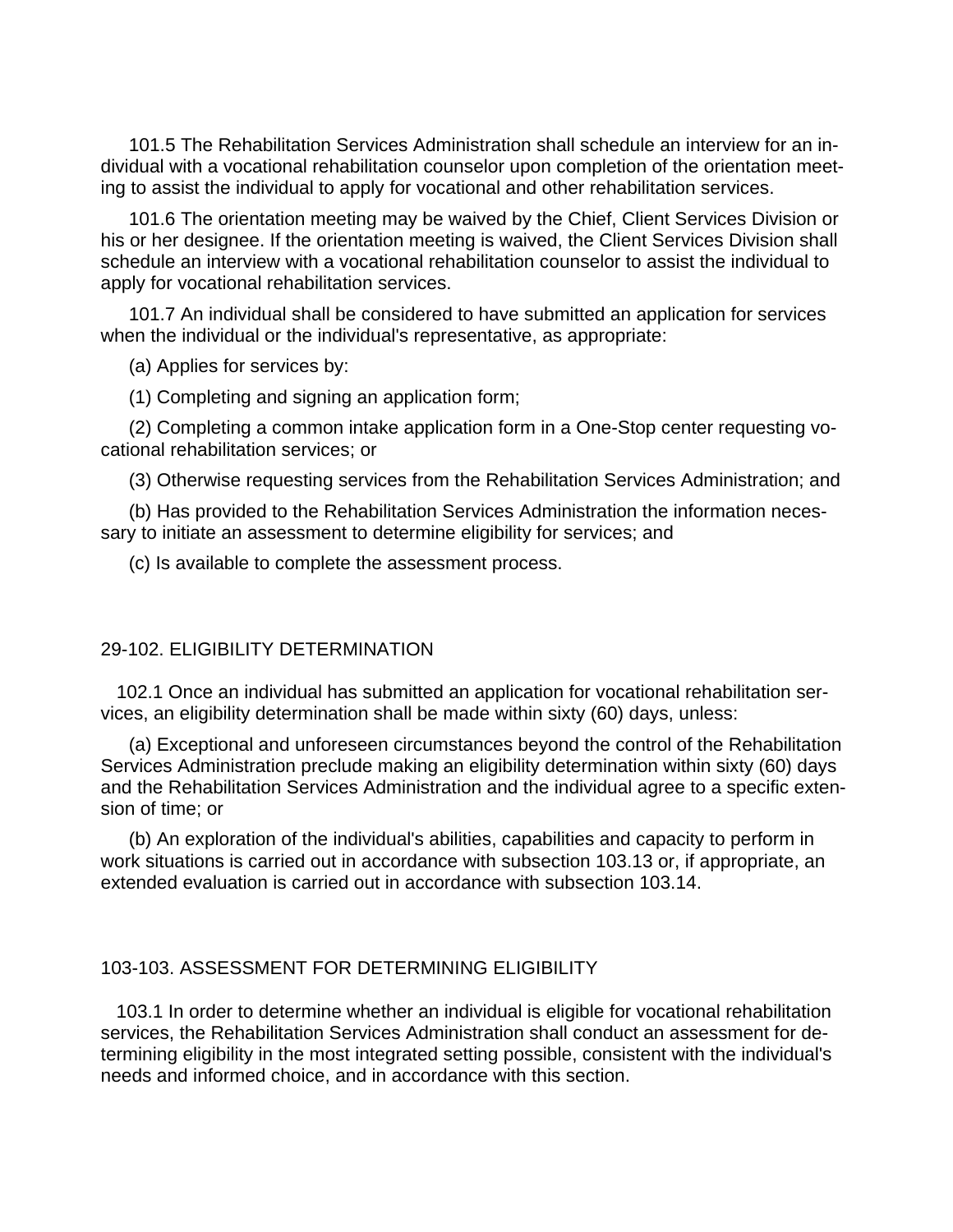103.2 The Rehabilitation Services Administration shall base an applicant's eligibility for vocational rehabilitation services only on the following basic requirements:

(a) A determination by qualified personnel that the applicant has a physical or mental impairment;

(b) A determination by qualified personnel that the applicant's physical or mental impairment constitutes or results in a substantial impediment to employment for the applicant;

(c) A determination by a qualified vocational rehabilitation counselor employed by the Rehabilitation Services Administration that the applicant requires vocational rehabilitation services to prepare for, secure, retain, or regain employment consistent with the applicant's unique strengths, resources, priorities, concerns, abilities, capabilities, interests, and informed choice; and

(d) A presumption, in accordance with subsection 103.3 of this section, that the applicant can benefit in terms of an employment outcome from the provision of vocational rehabilitation services.

103.3 The Rehabilitation Services Administration shall presume that an applicant who meets the eligibility requirements in subsections 103.2(a) and (b) of this section can benefit in terms of an employment outcome unless the Rehabilitation Services Administration demonstrates, based on clear and convincing evidence, that the applicant is incapable of benefiting in terms of an employment outcome from vocational rehabilitation services due to the severity of the applicant's disability.

103.4 The Rehabilitation Services Administration may presume an applicant eligible for services based on the following:

(a) Any applicant who has been determined eligible for Social Security benefits under Title II or Title XVI of the Social Security Act shall be:

(1) Presumed eligible for vocational rehabilitation services pursuant to subsections 103.2 and 103.3 of this chapter; and

(2) Considered an individual with a significant disability as defined in section 199, and

(b) If an applicant for vocational rehabilitation services asserts that he or she is eligible for Social Security benefits under Title II or Title XVI of the Social Security Act (and, therefore, is presumed eligible for vocational rehabilitation services under subsection 103.4(a) of this section), but is unable to provide appropriate evidence, such as an award letter, to support that assertion, the Rehabilitation Services Administration shall verify the applicant's eligibility under Title II or Title XVI of the Social Security Act by contacting the Social Security Administration. This verification shall be made within a reasonable period of time that enables the Rehabilitation Services Administration to determine the applicant's eligibility for vocational rehabilitation services within sixty (60) days of the individual submitting an application for services in accordance with subsection 102.1.

103.5 The Rehabilitation Services Administration shall ensure that an eligible individual, including an individual whose eligibility for vocational rehabilitation services is based on the individual being eligible for Social Security benefits under Title II or Title XVI of the Social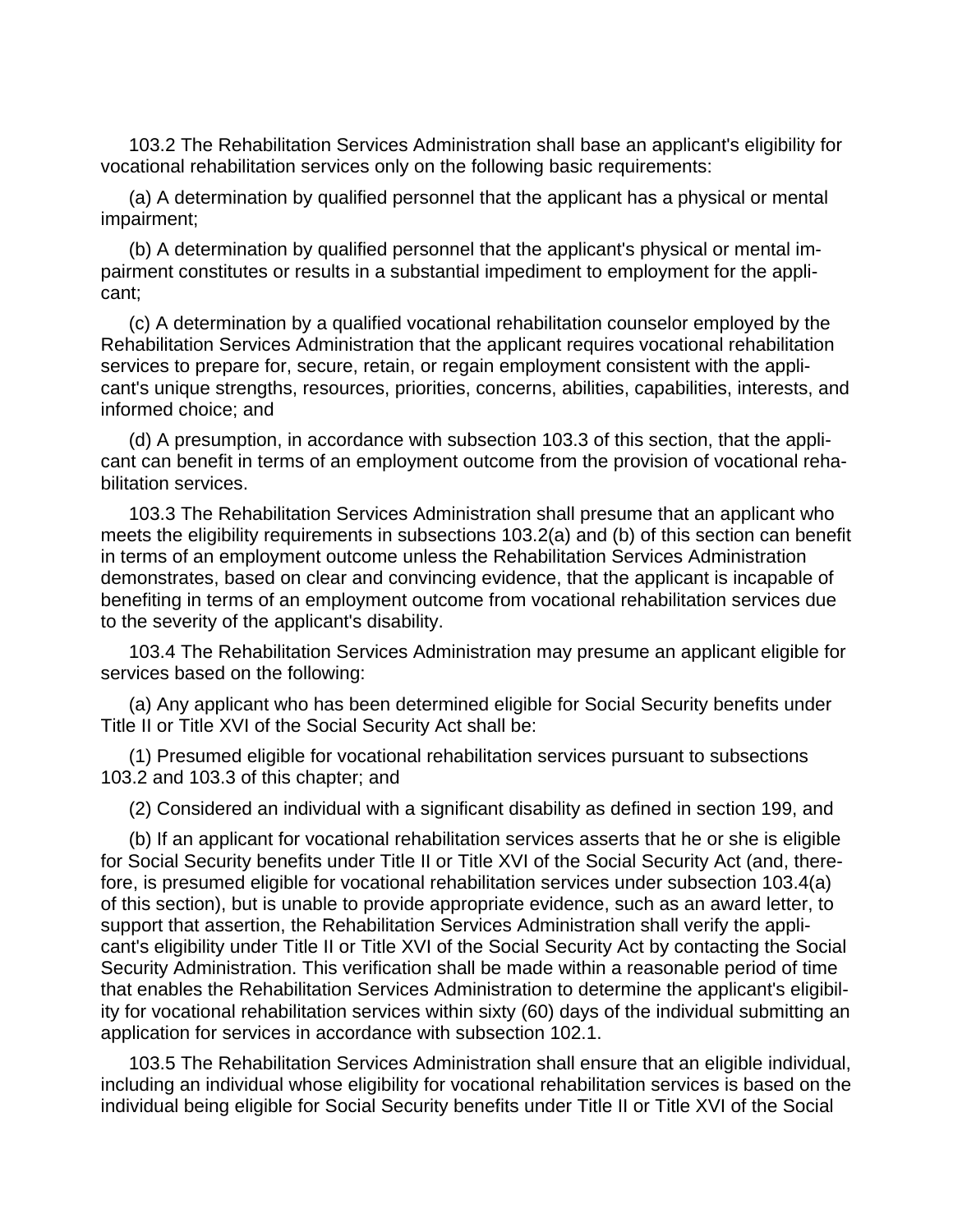Security Act, intends to achieve an employment outcome that is consistent with the applicant's unique strengths, resources, priorities, concerns, abilities, capabilities, interests, and informed choice, by:

(a) Informing individuals, through its application process for vocational rehabilitation services, that individuals who receive services under the program must intend to achieve an employment outcome, and

(b) Considering that the applicant's completion of the application process for vocational rehabilitation services is sufficient evidence of the individual's intent to achieve an employment outcome, and that no additional demonstration on the part of the applicant is required for purposes of satisfying subsection 103.5(a) of this section.

103.6 Nothing in this section, including subsection 103.4, shall be construed to create an entitlement to any vocational rehabilitation service.

103.7 The Rehabilitation Services Administration may initiate the provision of vocational rehabilitation services for an applicant on the basis of an interim determination of eligibility prior to the sixty (60) day period described in subsection 102.1.

103.8 When making an interim determination of eligibility, the Rehabilitation Services Administration shall:

(a) Obtain a written approval from the Administrator of the Rehabilitation Services Administration or his or her designee;

(b) Document in the individual's records the criteria and conditions for making the determination; and

(b) Document in the individual's records the scope of services that may be provided pending the final determination of eligibility.

103.9 When providing services based on an interim determination of eligibility, the Rehabilitation Services Administration shall make a final determination of eligibility within sixty (60) days of the individual submitting an application for services in accordance with subsection 102.1.

103.10 When determining eligibility under this section, the Client Services Division, in accordance with the D.C. Human Rights Act of 1977, as amended, D.C. Official Code Sections 2-1401.01 et seq., (Act), shall not discriminate on the basis of actual or perceived: race, color, religion, national origin, sex, age, marital status, personal appearance, sexual orientation, familial status, family responsibilities, matriculation, political affiliation, disability, source of income, or place of residence or business. Sexual harassment is a form of sex discrimination, which is prohibited by the Act. In addition, harassment based on any of the above-protected categories is prohibited by the Act. Discrimination in violation of the Act shall not be tolerated. Violators shall be subject to disciplinary action.

103.11 Except as provided in subsection 103.12 of this section, the Rehabilitiation Services Administration shall base its determination of each of the basic eligibility requirements in subsection 103.2 of this section on:

(a) A review and assessment of existing data, including counselor observations, education records, information provided by the individual or the individual's family, particularly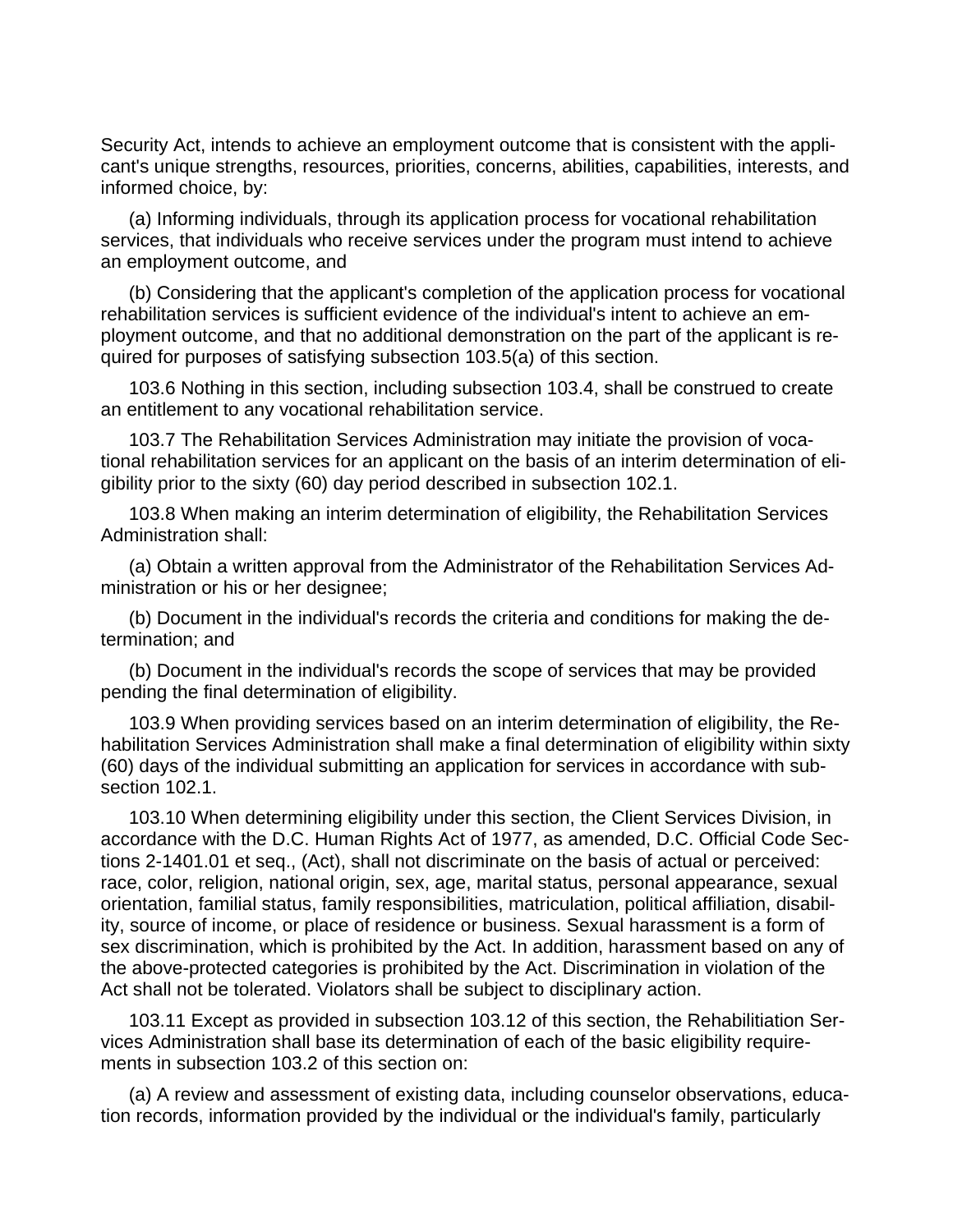information used by education officials, and determinations made by officials of other agencies; and

(b) To the extent existing data do not describe the current functioning of the individual or are unavailable, insufficient, or inappropriate to make an eligibility determination, an assessment of additional data resulting from the provision of vocational rehabilitation services, including trial work experiences, assistive technology devices and services, personal assistance services, and any other support services that are necessary to determine whether an individual is eligible.

103.12 The Rehabilitation Services Administration shall base its presumption under subsection 103.4 of this section, that an applicant who has been determined eligible for Social Security benefits under Title II or Title XVI of the Social Security Act satisfies each of the basic eligibility requirements in subsection 103.2 of this section, on determinations made by the Social Security Administration.

103.13 Prior to any determination that an individual with a disability is incapable of benefiting from vocational rehabilitation services in terms of an employment outcome because of the severity of that individual's disability, the Rehabilitation Services Administration shall:

(a) Conduct an exploration of the individual's abilities, capabilities, and capacity to perform in realistic work situations to determine whether or not there is clear and convincing evidence to support such a determination;

(b) Develop a written plan to assess periodically the individual's abilities, capabilities, and capacity to perform in work situations through the use of trial work experiences, which shall:

(1) Be provided in the most integrated setting possible, consistent with the informed choice and rehabilitation needs of the individual;

(2) Include supported employment, on-the-job training and other experiences using realistic work settings;

(3) Be of sufficient variety and over a sufficient period of time for the Rehabilitation Services Administration to determine that:

(A) There is sufficient evidence to conclude that the individual can benefit from the provision of vocational rehabilitation services in terms of an employment outcome; or

(B) There is clear and convincing evidence that the individual is incapable of benefiting from vocational rehabilitation services in terms of an employment outcome due to the severity of the individual's disability; and

(4) Provide appropriate supports, including assistive technology devices and services and personal assistance services, to accommodate the rehabilitation needs of the individual during the trial work experiences.

103.14 If an individual with a significant disability cannot take advantage of trial work experiences or if options for trial work experiences have been exhausted before the Rehabilitation Services Administration is able to make the determinations described in subsection 103.13(b)(3) of this section, the Rehabilitation Services Administration shall: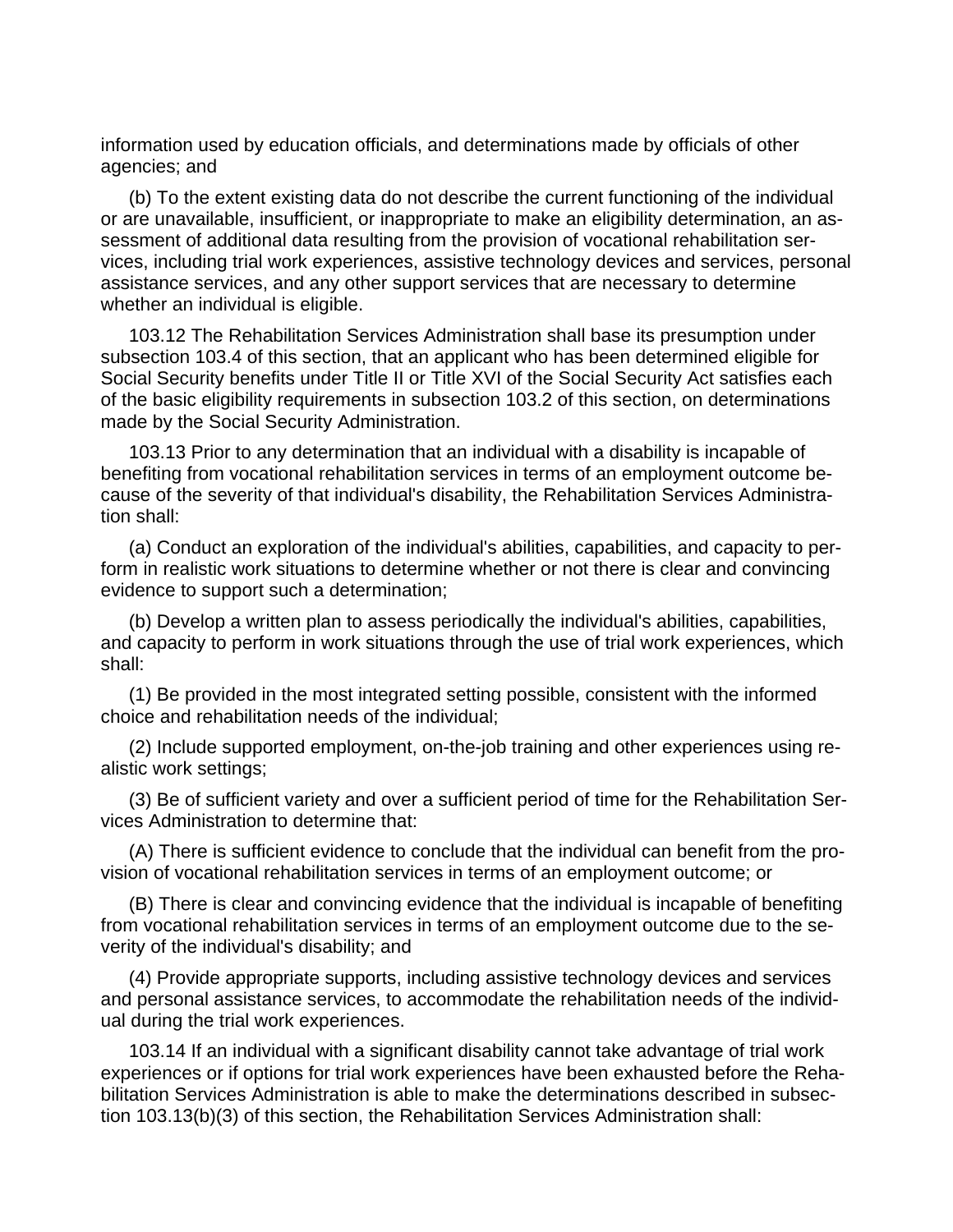(a) Conduct an extended evaluation to make these determinations;

(b) Provide vocational rehabilitation services in the most integrated setting possible, consistent with the informed choice and rehabilitation needs of the individual;

(c) Develop a written plan for providing services necessary to make a determination under subsection 103.13(b)(3) of this section; and

(d) Provide only those services that are necessary to make the determinations described in subsection 103.13(b)(3) of this section and terminate extended evaluation services when the Rehabilitation Services Administration is able to make the determinations.

103.15 To provide vocational rehabilitation services during the extended evaluation period, the Rehabilitation Services Administration shall:

(a) Obtain the written approval of the Administrator of the Rehabilitation Services Administration or his or her designee;

(b) Develop a written extended evaluation plan for each individual;

(c) Provide vocational rehabilitation services for not longer than (6) months, unless approved by the Rehabilitation Services Administration; and

(f) Ensure that each extended evaluation plan is dated and signed by the vocational rehabilitation counselor and the individual.

103.16 The Rehabilitation Services Administration shall assess an individual's progress during an extended evaluation as frequently as necessary but at least once every ninety (90) days.

# 103-104. PROCEDURES FOR INELIGIBILITY DETERMINATION

 104.1 If the Rehabilitation Services Administration determines that an applicant is ineligible for vocational rehabilitation services or determines that an individual receiving services under an individualized plan for employment that is developed pursuant to sections 110 and 111 of this chapter is no longer eligible for services, the Rehabilitation Services Administration shall:

(a) Make the ineligibility determination only after providing an opportunity for full consultation with the individual or, as appropriate, with the individual's representative;

(b) Inform the individual in writing, supplemented as necessary by other appropriate modes of communication consistent with the informed choice of the individual, of the ineligibility determination, including:

(1) The reasons for that determination,

(2) The requirements under this section, and

(3) The means by which the individual may express and seek remedy for any dissatisfaction, including the procedures for review of determinations in accordance with sections 135 through 169;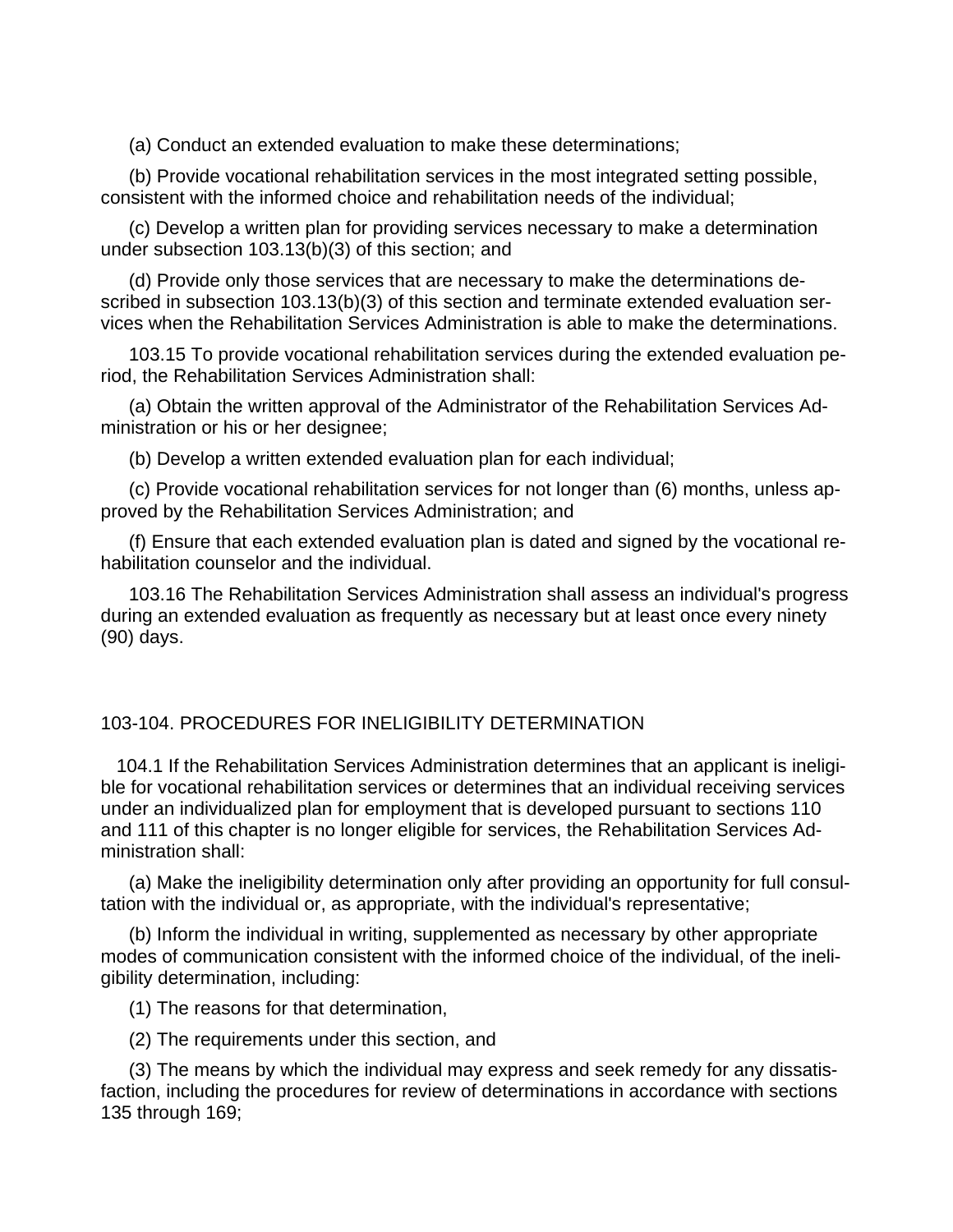(c) Provide the individual with a description of services available from a Client Assistance Program established under 34 C.F.R. Part 370 and information on how to contact that program;

(d) Refer the individual to:

(1) Other programs that are part of the One-Stop service delivery system under the Workforce Investment Act that can address the individual's training or employment-related needs; or

(2) Local extended employment providers if the ineligibility determination is based on a finding that the individual is incapable of achieving an employment outcome as defined in section 199; and

(e) Review within twelve (12) months and annually thereafter if requested by the individual or, if appropriate, by the individual's representative, any ineligibility determination that is based on a finding that the individual is incapable of achieving an employment outcome. This review need not be conducted in situations in which the individual has refused it, the individual is no longer present in the District of Columbia, the individual's whereabouts are unknown, or the individual's medical condition is rapidly progressive or terminal.

105-108. RESERVED

### 29-109. CLOSURE WITHOUT ELIGIBILITY DETERMINATION

 109.1 The Rehabilitation Services Administration may not close an applicant's record of services prior to making an eligibility determination unless the applicant declines to participate in, or is unavailable to complete, an assessment for determining eligibility and priority for services, and the Rehabilitation Services Administration has made a reasonable number of attempts to contact the applicant or, if appropriate, the applicant's representative to encourage the applicant's participation.

109.2 The closure of an applicant's record of services without an eligibility determination shall be based on the written approval of the Administrator of the Rehabilitation Services Administration or his or her designee.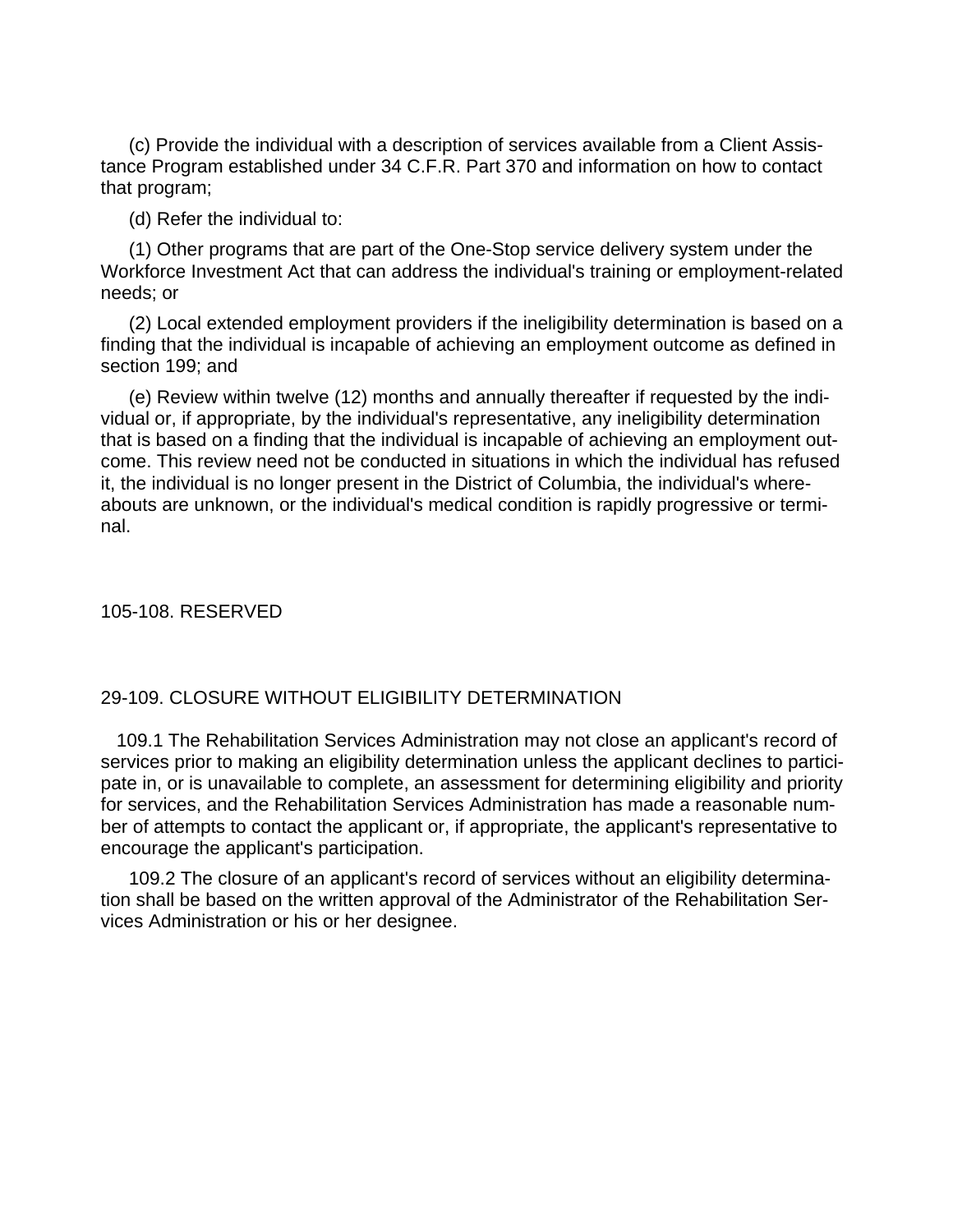# 29-110. INDIVIDUALIZED PLAN FOR EMPLOYMENT (IPE)

 110.1 The Rehabilitation Services Administration shall ensure that an Individualized Plan for Employment (IPE) meeting the requirements of this section and section 111 is developed and implemented in a timely manner for each individual determined to be eligible for vocational rehabilitation services.

110.2 The Rehabilitation Services Administration shall ensure that services will be provided in accordance with the provisions of the IPE.

110.3 The Rehabilitation Services Administration shall conduct an assessment:

(a) To determine the employment outcome, and the nature and scope of vocational rehabilitation services to be included in the IPE; and

(b) To ensure that the IPE is designed to achieve a specific employment outcome, as defined in section 199, that is selected by the individual consistent with the individual's unique strengths, resources, priorities, concerns, abilities, capabilities, interests, and informed choice.

110.4 The Rehabilitation Services Administration shall provide the following information to each eligible individual or, as appropriate, the individual's representative, in writing and, if appropriate, in the native language or mode of communication of the individual or the individual's representative:

(a) Information on the available options for developing the IPE, including the option that an eligible individual or, as appropriate, the individual's representative may develop all or part of the IPE:

(1) Without assistance from the Rehabilitation Services Administration or other entity; or

(2) With assistance from:

(A) A qualified vocational rehabilitation counselor employed by the Rehabilitation Services Administration;

(B) A qualified vocational rehabilitation counselor who is not employed by the Rehabilitation Services Administration; or

(C) Resources other than those in subsection (A) or (B) of this section;

(b) Additional information to assist the eligible individual or, as appropriate, the individual's representative in developing the IPE, including:

(1) Information describing the full range of components that shall be included in an IPE; and

(2) Information that is appropriate to each eligible individual, such as:

(A) An explanation of the agency guidelines and criteria for determining an eligible individual's financial commitments under an IPE;

(B) Information on the availability of assistance in completing The Rehabilitation Services Administration forms required as part of the IPE; and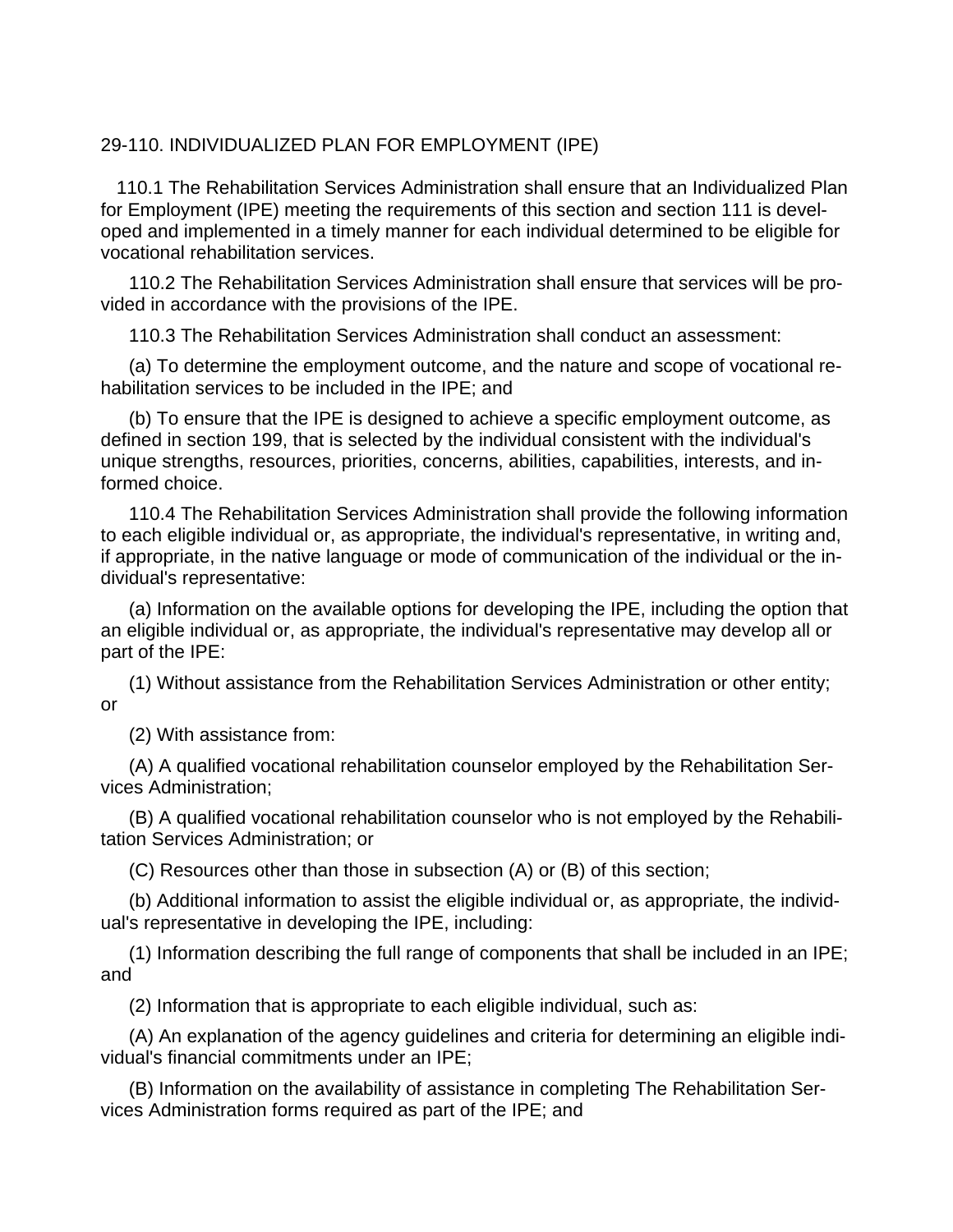(C) Additional information that the eligible individual requests or the Rehabilitation Services Division determines to be necessary to the development of the IPE;

(3) A description of the rights and remedies available to the individual, including, if appropriate, recourse based on the processes described in section 135 through section 169; and

(4) A description of the availability of a Client Assistance Program and information on how to contact the Client Assistance Program.

110.5 The Rehabilitation Services Administration shall ensure that:

(a) The IPE is a written document prepared on forms provided by the Rehabilitation Services Administration;

(b) The IPE is developed and implemented in a manner that gives eligible individuals the opportunity to exercise informed choice in selecting:

(1) The employment outcome, including the employment setting;

(2) The specific vocational rehabilitation services needed to achieve the employment outcome, including the settings in which services will be provided;

(3) The entity or entities that will provide the vocational rehabilitation services; and

(4) The methods available for procuring the services;

(c) The IPE is:

(1) Agreed to and signed by the eligible individual or, as appropriate, the individual's representative; and

(2) Approved and signed by a qualified vocational rehabilitation counselor employed by the Rehabilitation Services Administration;

(d) A copy of the IPE and a copy of any amendments to the IPE are provided to the eligible individual or, as appropriate, to the individual's representative, in writing and, if appropriate, in the native language or mode of communication of the individual or, as appropriate, the individual's representative;

(e) The IPE is reviewed at least annually by a qualified vocational rehabilitation counselor and the eligible individual or, as appropriate, the individual's representative to assess the eligible individual's progress in achieving the identified employment outcome;

(f) The IPE is amended, as necessary, by the individual or, as appropriate, the individual's representative, in collaboration with a representative of the Rehabilitation Services Administration or a qualified vocational rehabilitation counselor (to the extent determined to be appropriate by the individual), if there are substantive changes in the employment outcome, the vocational rehabilitation services to be provided, or the providers of the vocational rehabilitation services;

(g) The individual is informed that amendments to the IPE do not take effect until agreed to and signed by the eligible individual or, as appropriate, the individual's representative and by a qualified vocational rehabilitation counselor employed by the Rehabilitation Services Administration; and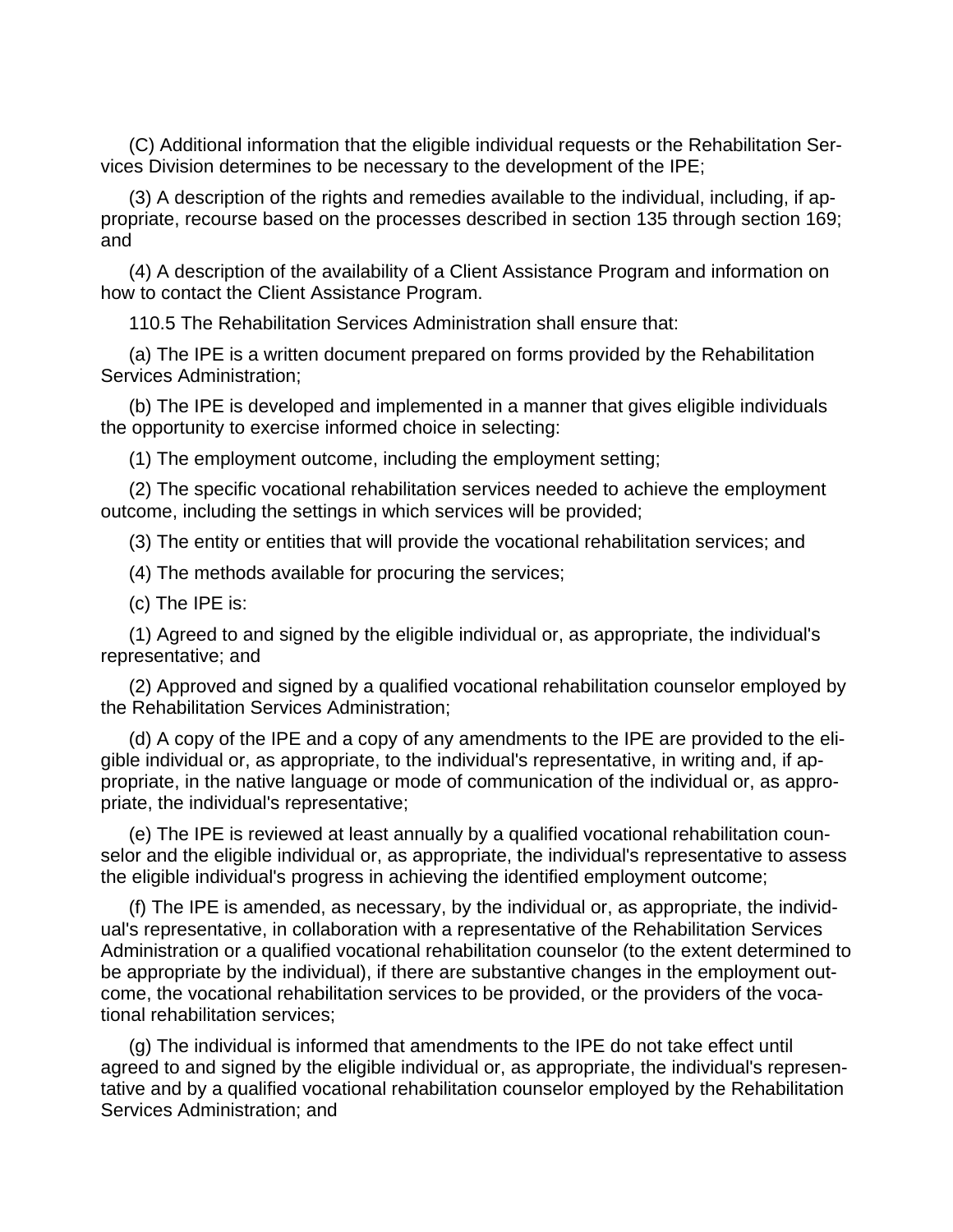(h) An IPE for a student with a disability receiving special education services is developed:

(1) In consideration of the student's individualized education program (IEP); and

(2) In accordance with the plans, policies, procedures, and terms of the interagency agreement required under 34 C.F.R. § 361.22.

110.6 The Rehabilitation Services Administration shall develop an IPE for the individuals determined to be eligible for vocational rehabilitation services within a reasonable time whereas to take into consideration the needs of the individuals.

110.7 To the extent possible, the employment outcome and the nature and scope of rehabilitation services to be included in the individual's IPE shall be determined based on the data used for the assessment of eligibility under section 103.

110.8 If additional data are necessary to determine the employment outcome and the nature and scope of services to be included in the IPE of an eligible individual, the Rehabilitation Services Administration shall conduct a comprehensive assessment of the unique strengths, resources, priorities, concerns, abilities, capabilities, interests, and informed choice, including the need for supported employment services, of the eligible individual, in the most integrated setting possible, consistent with the informed choice of the individual.

110.9 In preparing the comprehensive assessment, the Rehabilitation Services Administration shall use, to the maximum extent possible and appropriate, and in accordance with confidentiality requirements, existing information that is current as of the date of the development of the IPE, including:

(a) Information available from other programs and providers, particularly information used by education officials and the Social Security Administration;

(b) Information provided by the individual and the individual's family; and

(c) Information obtained under the assessment for determining the individual's eligibility and vocational rehabilitation needs.

# 29-111. CONTENT OF THE INDIVIDUALIZED PLAN FOR EMPLOYMENT

 111.1 Regardless of the approach in subsection 110.4(a) that an eligible individual selects for purposes of developing the IPE, each IPE shall include the requirements set forth in this section.

111.2 The Rehabilitation Services Administration shall ensure that each IPE contains the following mandatory components:

(a) A description of the specific employment outcome, as defined in section 199, that is chosen by the eligible individual consistent with the individual's unique strengths, resources, priorities, concerns, abilities, capabilities, career interests, and informed choice;

(b) A description of the specific rehabilitation services under section 113 that are: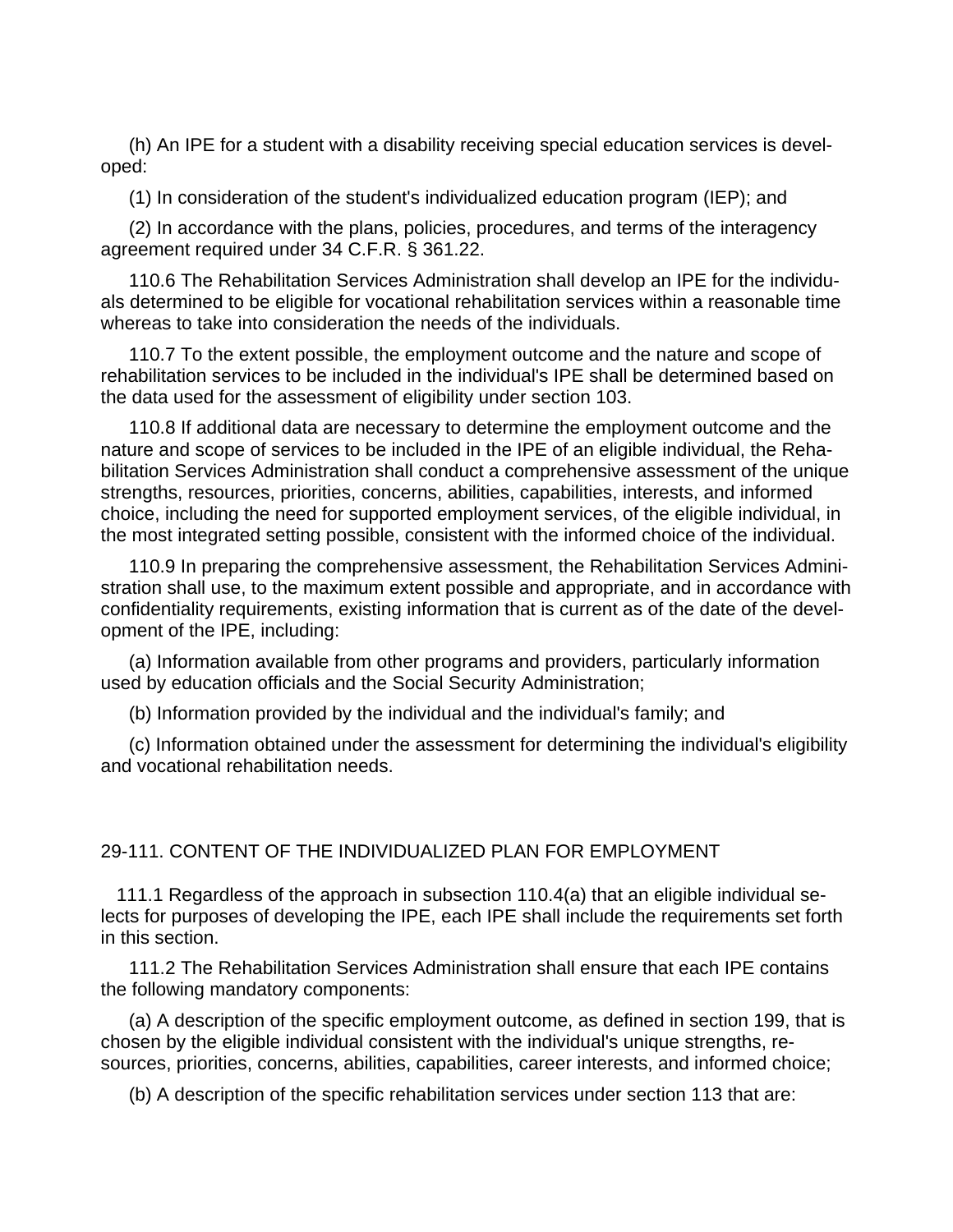(1) Needed to achieve the employment outcome, including, as appropriate, the provision of assistive technology devices, assistive technology services, and personal assistance services, including training in the management of those services; and

(2) Provided in the most integrated setting that is appropriate for the services involved and is consistent with the informed choice of the eligible individual;

(c) Timelines for the achievement of the employment outcome and for the initiation of services;

(d) A description of the entity or entities chosen by the eligible individual or, as appropriate, the individual's representative that will provide the vocational rehabilitation services and the methods used to procure those services;

(e) A description of the criteria that shall be used to evaluate progress toward achievement of the employment outcome; and

(f) The terms and conditions of the IPE, including, as appropriate, information describing:

(1) The responsibilities of the Rehabilitation Services Administration;

(2) The responsibilities of the eligible individual, including:

(A) The responsibilities the individual will assume in relation to achieving the employment outcome;

(B) If applicable, the extent of the individual's participation in paying for the cost of services; and

(C) The responsibility of the individual with regard to applying for and securing comparable services and benefits as described in section 114; and

(3) The responsibilities of other entities as the result of arrangements made pursuant to the comparable services or benefits requirements in section 114.

111.3 An IPE for an individual with a most significant disability for whom an employment outcome in a supported employment setting has been determined to be appropriate shall:

(a) Specify the supported employment services to be provided by the Rehabilitation Services Administration;

(b) Specify the expected extended services needed, which may include natural supports;

(c) Identify the source of extended services or, to the extent that it is not possible to identify the source of extended services at the time the IPE is developed, includes a description of the basis for concluding that there is a reasonable expectation that those sources will become available;

(d) Provide for periodic monitoring to ensure that the individual is making satisfactory progress toward meeting the weekly work requirement established in the IPE by the time of transition to extended services;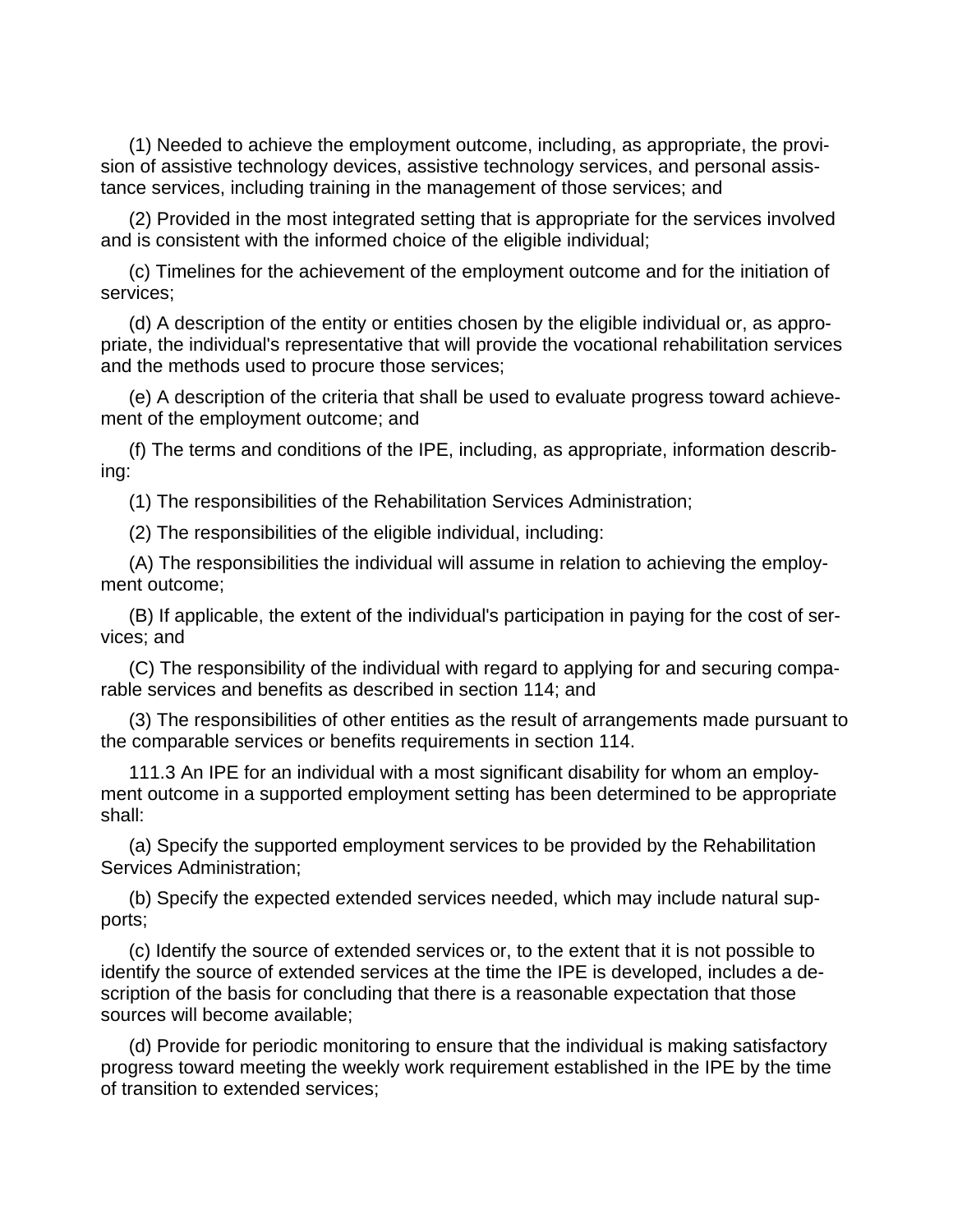(e) Provide for the coordination of services provided under an IPE with services provided under other individualized plans established under other federal or District of Columbia programs;

(f) To the extent that job skills training is provided, identify that the training shall be provided on site; and

(g) Include placement in an integrated setting for the maximum number of hours possible based on the unique strengths, resources, priorities, concerns, abilities, capabilities, interests, and informed choice of individuals with the most significant disabilities.

111.4 The IPE for each individual shall contain, as determined to be necessary, statements concerning:

(a) The expected need for post-employment services prior to closing the record of services of an individual who has achieved an employment outcome;

(b) A description of the terms and conditions for the provision of any post-employment services; and

(c) If appropriate, a statement of how post-employment services will be provided or arranged through other entities as the result of arrangements made pursuant to the comparable services or benefits requirements in section 114.

111.5 The IPE for a student with a disability who is receiving special education services shall be coordinated with the student's individualized education program (IEP) in terms of the goals, objectives, and services identified in the IEP.

## 29-112. RECORD OF SERVICES

 112.1 The Rehabilitation Services Administration shall maintain for each applicant and eligible individual a record of services that includes, to the extent pertinent, the following documentation:

(a) If an applicant has been determined to be an eligible individual, documentation supporting that determination in accordance with the requirements under section 103;

(b) If an applicant or eligible individual receiving services under an IPE has been determined to be ineligible, documentation supporting that determination in accordance with the requirements under section 104;

(c) Documentation that describes the justification for closing an applicant's or eligible individual's record of services if that closure is based on reasons other than ineligibility, including, as appropriate, documentation indicating that the Rehabilitation Services Administration has satisfied the requirements in section 109;

(d) If an individual has been determined to be an individual with a significant disability or an individual with a most significant disability, documentation supporting that determination;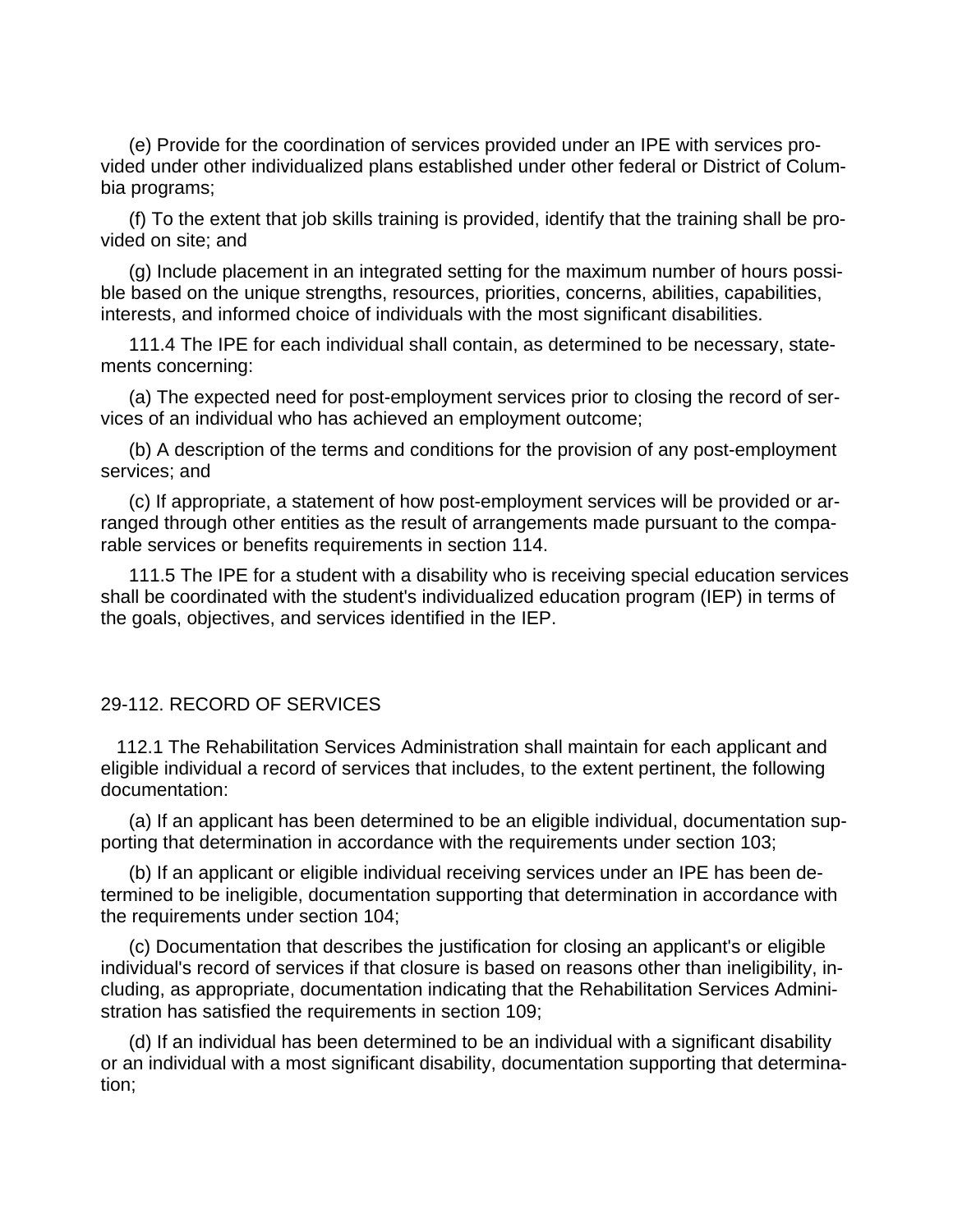(e) If an individual with a significant disability requires an exploration of abilities, capabilities, and capacity to perform in realistic work situations through the use of trial work experiences or, as appropriate, an extended evaluation to determine whether the individual is an eligible individual, documentation supporting the need for, and the plan relating to, that exploration or, as appropriate, extended evaluation and documentation regarding the periodic assessments carried out during the trial work experiences or, as appropriate, the extended evaluation, in accordance with the requirements under subsections 103.13 and 103.14;

(f) The IPE, and any amendments to the IPE, consistent with the requirements under section 111;

(g) Documentation describing the extent to which the applicant or eligible individual exercised informed choice regarding the provision of assessment services and the extent to which the eligible individual exercised informed choice in the development of the IPE with respect to the selection of the specific employment outcome, the specific vocational rehabilitation services needed to achieve the employment outcome, the entity to provide the services, the employment setting, the settings in which the services will be provided, and the methods to procure the services;

(h) In the event that an individual's IPE provides for vocational rehabilitation services in a non-integrated setting, a justification to support the need for the non-integrated setting;

(i) In the event that an individual obtains competitive employment, verification that the individual is compensated at or above the minimum wage and that the individual's wage and level of benefits are not less than that customarily paid by the employer for the same or similar work performed by non-disabled individuals;

(j) In the event an individual achieves an employment outcome in which the individual is compensated in accordance with section 14(c) of the Fair Labor Standards Act (29 U.S.C. § 214(c)) or the Rehabilitation Services Administration closes the record of services of an individual in extended employment on the basis that the individual is unable to achieve an employment outcome or that an eligible individual through informed choice chooses to remain in extended employment, documentation of the results of the annual reviews required under section 115, of the individual's input into those reviews, and of the individual's or, if appropriate, the individual's representative's acknowledgment that those reviews were conducted;

(k) Documentation concerning any action or decision resulting from a request by an individual under sections 135 through 169 for a review of determinations made by the Rehabilitation Services Administration personnel;

(l) In the event that an applicant or eligible individual requests under subsection 118.11 that documentation in the record of services be amended and the documentation is not amended, documentation of the request;

(m) In the event an individual is referred to another program through the Rehabilitation Services Administration's information and referral system, including other components of the statewide workforce investment system, documentation on the nature and scope of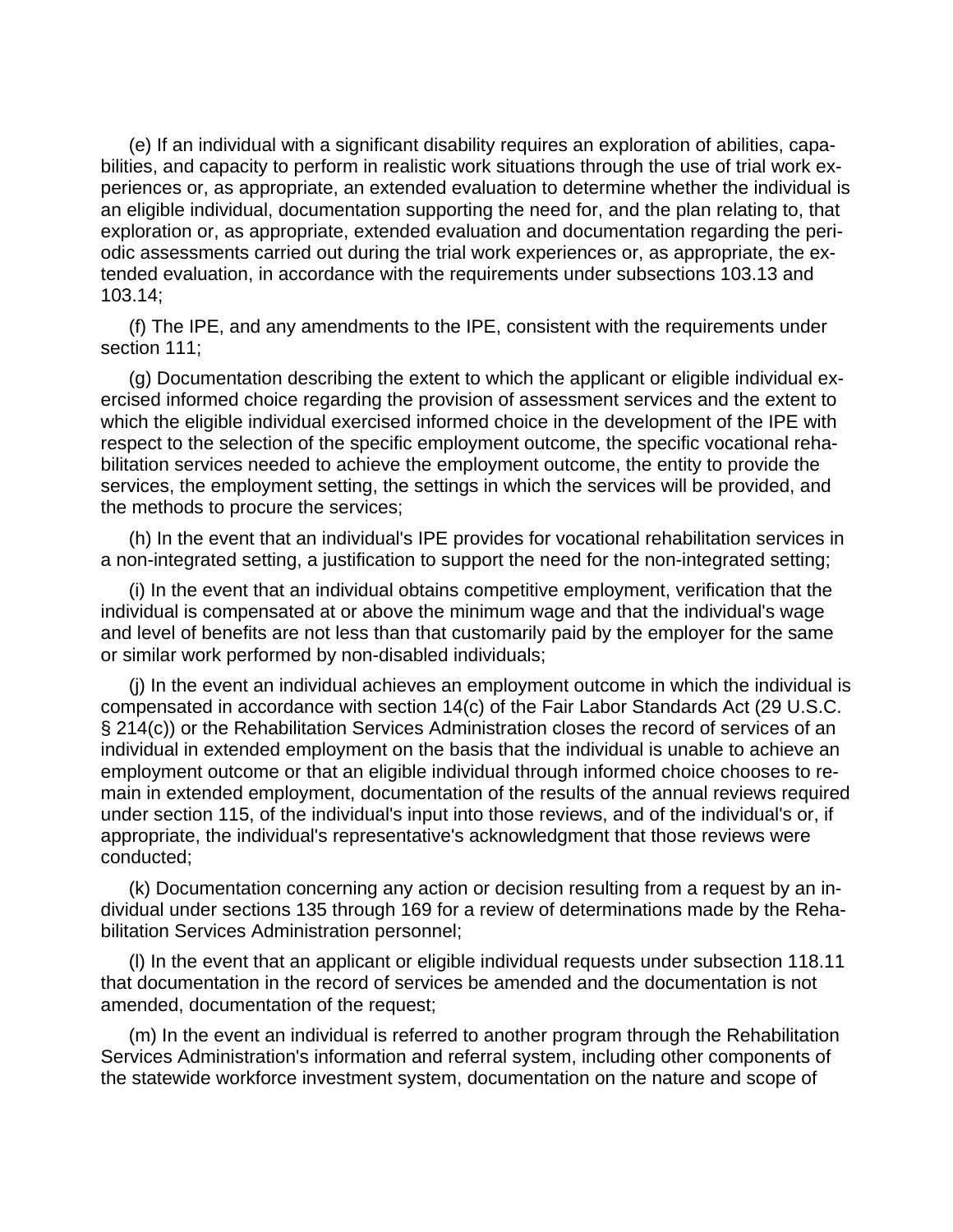services provided by the Rehabilitation Services Administration to the individual and on the referral itself;

(n) In the event an individual's record of service is closed under section 116, documentation that demonstrates the services provided under the individual's IPE contributed to the achievement of the employment outcome; and

(o) In the event an individual's record of service is closed under section 116, documentation verifying that the provisions of section 116 have been satisfied.

112.2 The Rehabilitation Services Administration, in consultation with the State Rehabilitation Council, shall determine the type of documentation that the Rehabilitation Services Administration shall maintain for each applicant and eligible individual in order to meet the requirements in subsection 112.1 of this section.

# 29-113. SCOPE OF VOCATIONAL REHABILITATION SERVICES FOR INDIVIDUALS WITH DISABILITIES

 113.1 The Rehabilitation Services Administration shall ensure, as appropriate to the vocational rehabilitation needs of each individual and consistent with each individual's informed choice, that the vocational rehabilitation services, as set forth in subsection 113.2, are available to assist the individual with a disability in preparing for, securing, retaining, or regaining an employment outcome that is consistent with the individual's strengths, resources, priorities, concerns, abilities, capabilities, interests, and informed choice.

113.2 The Rehabilitation Services Administration shall provide, as appropriate, the following services:

(a) An assessment for determining eligibility for services by qualified personnel, including, if appropriate, an assessment by personnel skilled in rehabilitation technology, in accordance with section 103;

(b) An assessment for determining vocational rehabilitation needs by qualified personnel, including, if appropriate, an assessment by personnel skilled in rehabilitation technology, in accordance with section 110;

(c) Vocational rehabilitation counseling and guidance, including information and support services to assist an individual in exercising informed choice;

(d) Referral and other services necessary to assist applicants and eligible individuals to secure needed services from other agencies, including other components of the statewide workforce investment system, and to advise those individuals about client assistance programs;

(e) Physical and mental restoration services, to the extent that financial support is not readily available from a source other than the Rehabilitation Services Administration (such as through health insurance or a comparable service or benefit);

(f) Vocational and other training services, including personal and vocational adjustment training, books, tools, and other training materials, except that no training or training ser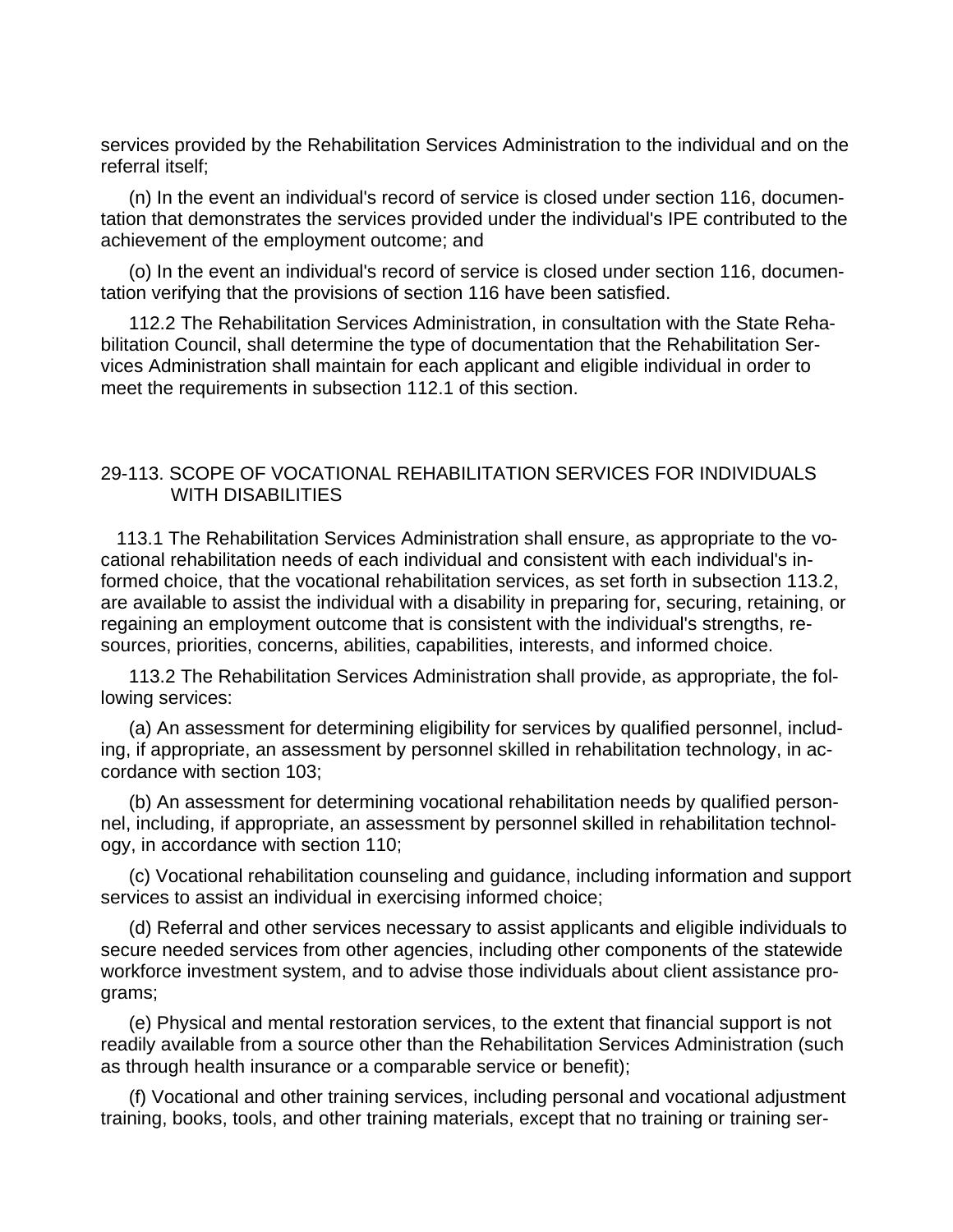vices in an institution of higher education (universities, colleges, community or junior colleges, vocational schools, technical institutes, or hospital schools of nursing) may be paid for with funds under this part unless maximum efforts have been made by the Rehabilitation Services Administration and the individual to secure grant assistance in whole or in part from other sources to pay for that training;

(g) Maintenance, in accordance with the definition of that term in section 199;

(h) Transportation in connection with the rendering of any vocational rehabilitation service and in accordance with the definition of that term in section 199;

(i) Vocational rehabilitation services to family members, as defined in section 199, of an applicant or eligible individual if necessary to enable the applicant or eligible individual to achieve an employment outcome;

(j) Interpreter services, including sign language and oral interpreter services, for individuals who are deaf or hard of hearing and tactile interpreting services for individuals who are deaf-blind provided by qualified personnel;

(k) Reader services, rehabilitation teaching services, and orientation and mobility services for individuals who are blind;

(l) Job-related services, including job search and placement assistance, job retention services, follow-up services, and follow-along services;

(m) Supported employment services in accordance with the definition of that term in section 199;

(n) Personal assistance services in accordance with the definition of that term in section 199;

(o) Post-employment services in accordance with the definition of that term in section 199;

(p) Occupational licenses, tools, equipment, initial stocks, and supplies;

(q) Rehabilitation technology in accordance with the definition of that term in section 199, including vehicular modification, telecommunications, sensory, and other technological aids and devices;

(r) Transition services in accordance with the definition of that term in section 199;

(s) Technical assistance and other consultation services to conduct market analyses, develop business plans, and otherwise provide resources, to the extent those resources are authorized to be provided through the statewide workforce investment system, to eligibusiness operation as an employment outcome; and

(t) Other goods and services determined necessary for the individual with a disability to achieve an employment outcome.

ble individuals who are pursuing self-employment or telecommuting or establishing a small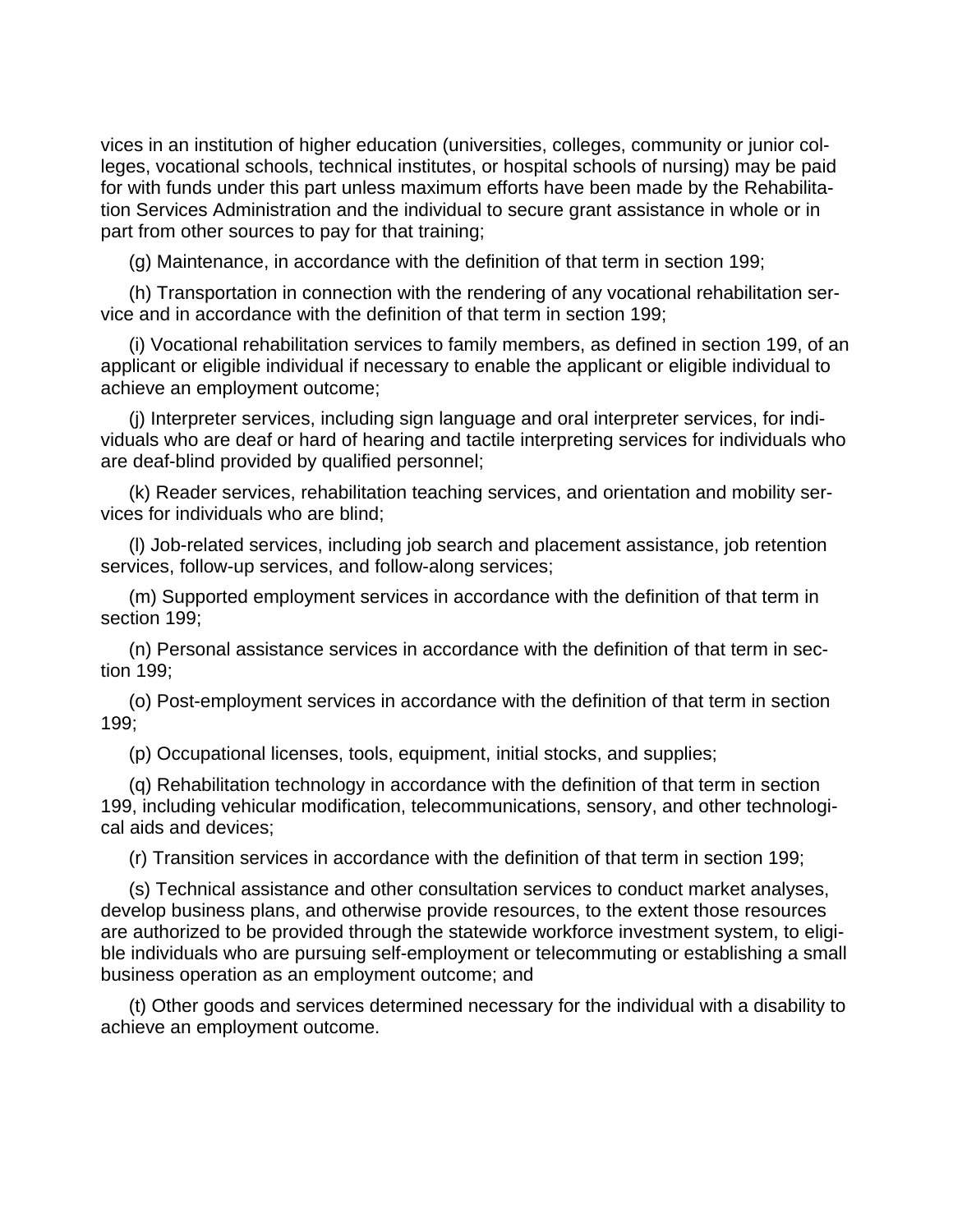# 29-114. COMPARABLE SERVICES AND BENEFITS

 114.1 The Rehabilitation Services Administration shall use comparable benefits as defined in subsections 114.2 through 114.5, in providing vocational rehabilitation services and benefits.

114.2 Prior to providing any vocational rehabilitation services, except those services listed in subsection 114.3 of this section, to an eligible individual, or to members of the individual's family, the Rehabilitation Services Administration shall determine whether comparable services and benefits, as defined in section 199, exist under any other program and whether those services and benefits are available to the individual unless such a determination would interrupt or delay:

(a) The progress of the individual toward achieving the employment outcome identified in the individualized plan for employment;

(b) An immediate job placement; or

(c) The provision of vocational rehabilitation services to any individual who is determined to be at extreme medical risk, based on medical evidence provided by an appropriate qualified medical professional.

114.3 The following vocational rehabilitation services described in section 113 are exempt from a determination of the availability of comparable services and benefits under subsection 114.2 of this section:

(a) Assessment for determining eligibility and vocational rehabilitation needs;

(b) Counseling and guidance, including information and support services to assist an individual in exercising informed choice;

(c) Referral and other services to secure needed services from other agencies, including other components of the statewide workforce investment system, if those services are not available under this chapter;

(d) Job-related services, including job search and placement assistance, job retention services, follow-up services, and follow-along services;

(e) Rehabilitation technology, including telecommunications, sensory, and other technological aids and devices; and

(f) Post-employment services consisting of the services listed under subsections 114.3(a) through (e) of this section.

114.4 If comparable services or benefits exist under any other program and are available to the individual at the time needed to ensure the progress of the individual toward achieving the employment outcome in the individual's IPE, the Rehabilitation Services Administration shall use those comparable services or benefits to meet, in whole or part, the costs of the vocational rehabilitation services.

114.5 If comparable services or benefits exist under any other program, but are not available to the individual at the time needed to ensure the progress of the individual toward achieving the employment outcome in the eligible individual's IPE, the Rehabilitation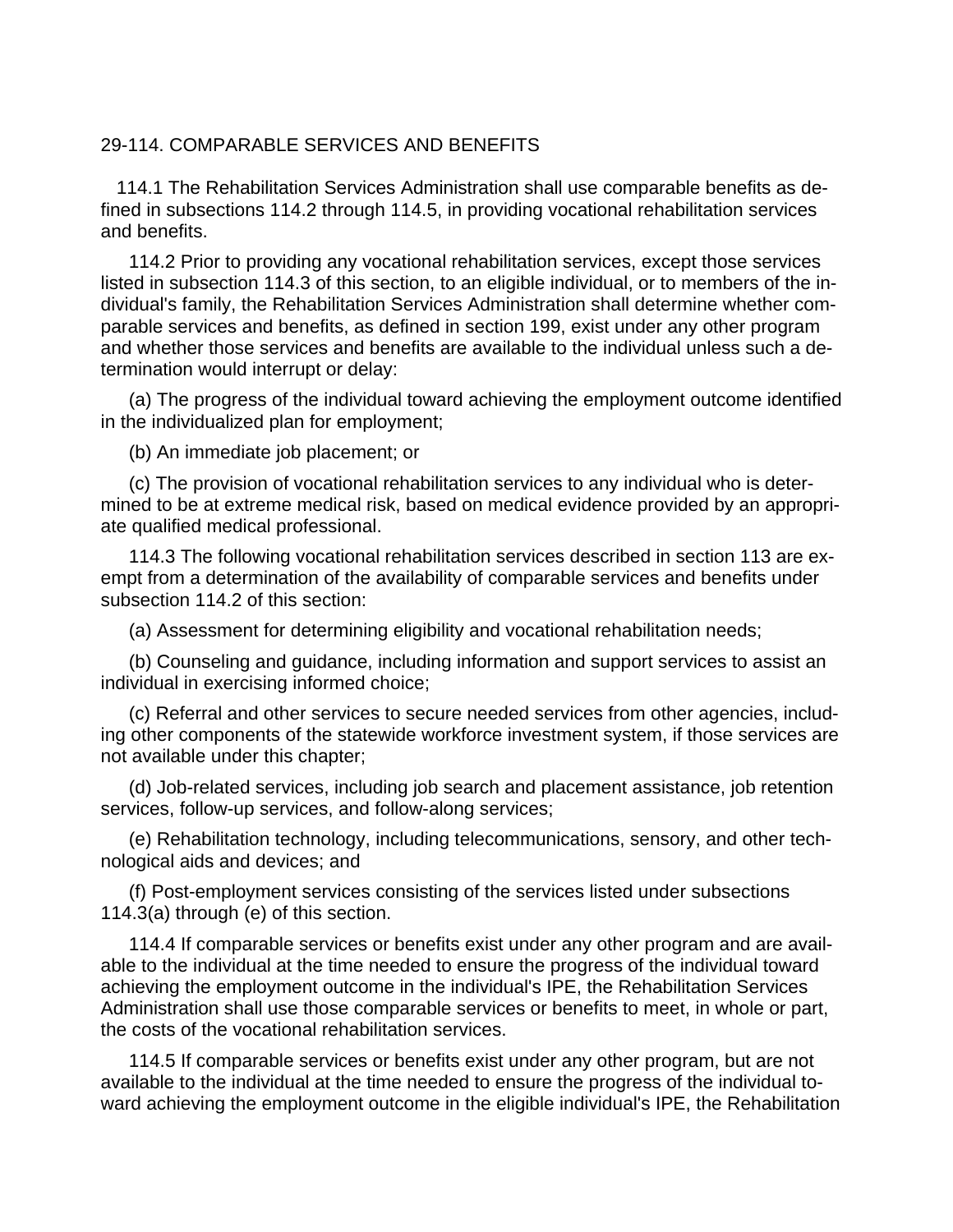Services Administration shall authorize the appropriate vocational rehabilitation services only until those comparable services and benefits become available.

114.6 The applicant or eligible individual shall be responsible for cooperating with the Client Services Division in seeking and promptly applying for comparable services and benefits.

# 29-115. ANNUAL REVIEW OF INDIVIDUALS IN EXTENDED EMPLOYMENT AND OTHER EMPLOYMENT UNDER SPECIAL CERTIFICATE PROVISIONS OF THE FAIR LABOR STANDARDS ACT

 115.1 The Rehabilitation Services Administration shall ensure the following are conducted:

(a) An annual review and reevaluation in accordance with the requirements for an individual with a disability served under this chapter:

(1) Who has achieved an employment outcome in which the individual is compensated in accordance with section 14(c) of the Fair Labor Standards Act (29 U.C.S. § 214(c)); or

(2) Whose record of services is closed while the individual is in extended employment on the basis that the individual is unable to achieve an employment outcome or that the individual made an informed choice to remain in extended employment; and

(b) For each individual with a disability who meets the criteria in subsection (a) of this section, the Rehabilitation Services Administration shall:

(1) Review annually and reevaluate the status of each individual for two (2) years after the individual's record of services is closed (and thereafter if requested by the individual or, if appropriate, the individual's representative) to determine the interests, priorities, and needs of the individual with respect to competitive employment or training for competitive employment;

(2) Enable the individual or, if appropriate, the individual's representative to provide input into the review and reevaluation and shall document that input in the record of services, consistent with subsection 112.1(j), with the individual's or, as appropriate, the individual's representative's signed acknowledgment that the review and reevaluation have been conducted; and

(3) Make maximum efforts, including identifying and providing vocational rehabilitation services, reasonable accommodations, and other necessary support services, to assist the individual in engaging in competitive employment.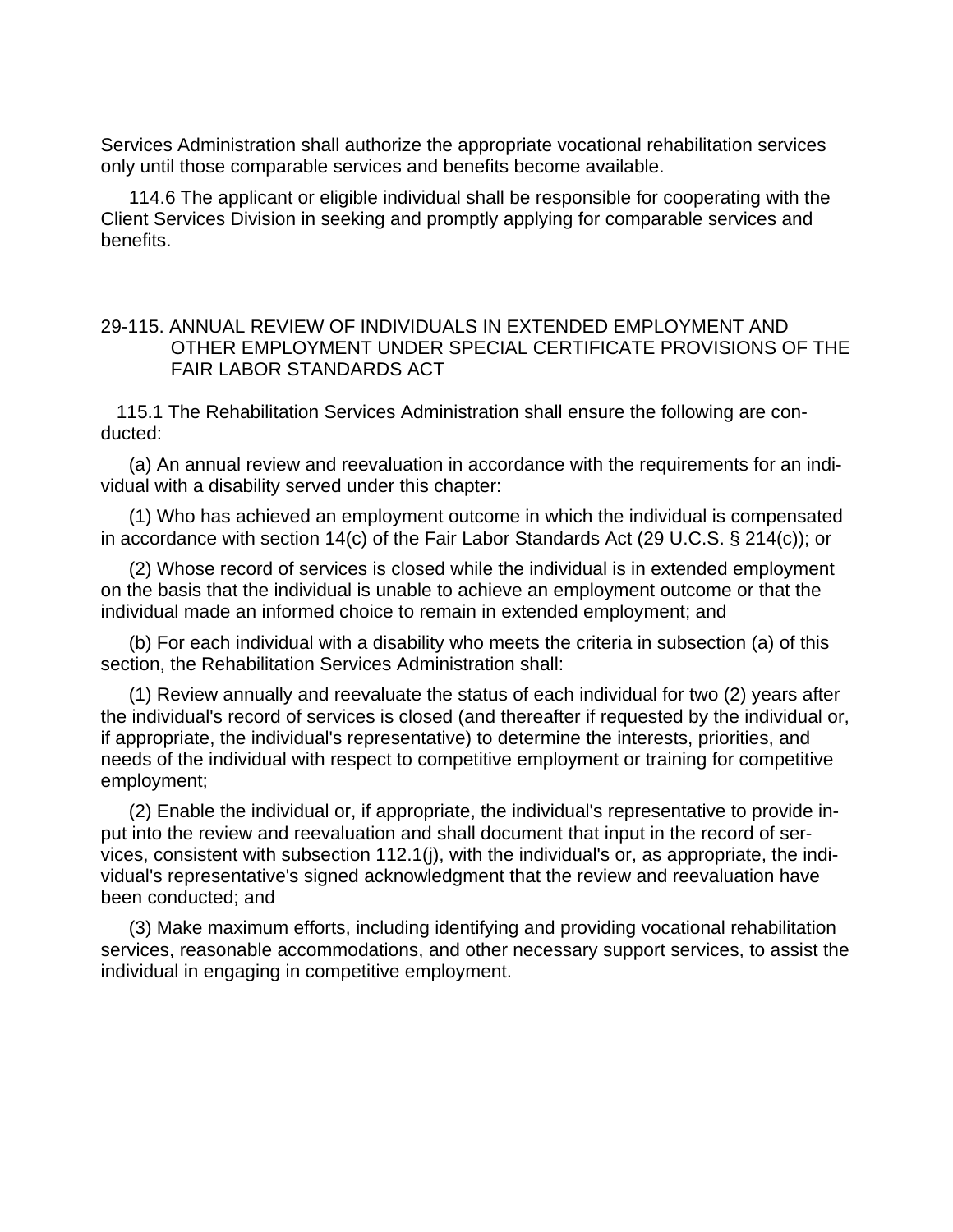# 29-116. REQUIREMENTS FOR CLOSING THE RECORD OF SERVICES OF AN INDI-VIDUAL WHO HAS ACHIEVED AN EMPLOYMENT OUTCOME

 116.1 The record of services of an individual who has achieved an employment outcome may be closed only if all of the following requirements are met:

(a) The individual has achieved the employment outcome that is described in the individual's IPE that is consistent with the individual's strengths, resources, priorities, concerns, abilities, capabilities, interests, and informed choice;

(b) The individual has maintained the employment outcome for an appropriate period of time, but not less than ninety (90) days, necessary to ensure the stability of the employment outcome, and the individual no longer needs vocational rehabilitation services;

(c) At the end of the appropriate period under subsection (b) of this section, the individual and the qualified rehabilitation counselor employed by the Rehabilitation Services Administration consider the employment outcome to be satisfactory and agree that the individual is performing well in the employment; and

(d) The individual is informed through appropriate modes of communication of the availability of post-employment services.

117. RESERVED

### 29-118. USE AND CONFIDENTIALITY OF INDIVIDUAL INFORMATION

 118.1 The Rehabilitation Services Administration shall keep records to document information about applicants and eligible individuals in the administration of vocational rehabilitation services program.

118.2 All information regarding an applicant or eligible individual provided to or created by the Rehabilitation Services Administration, its representatives, or its employees, in the course of the administration of the vocational rehabilitation services program shall be privileged and confidential.

118.3 The applicant or eligible individual has a right to privacy and shall be informed about the confidential nature of information acquired and the conditions governing inspection of records.

118.4 All confidential records shall be kept an office(s) designated by the Rehabilitation Services Administration.

118.5 The information shall be considered privileged and the case record or information shall not be released in judicial or administrative proceedings, either voluntarily or as a result of any subpoena or judicial process, including requests from a government authority,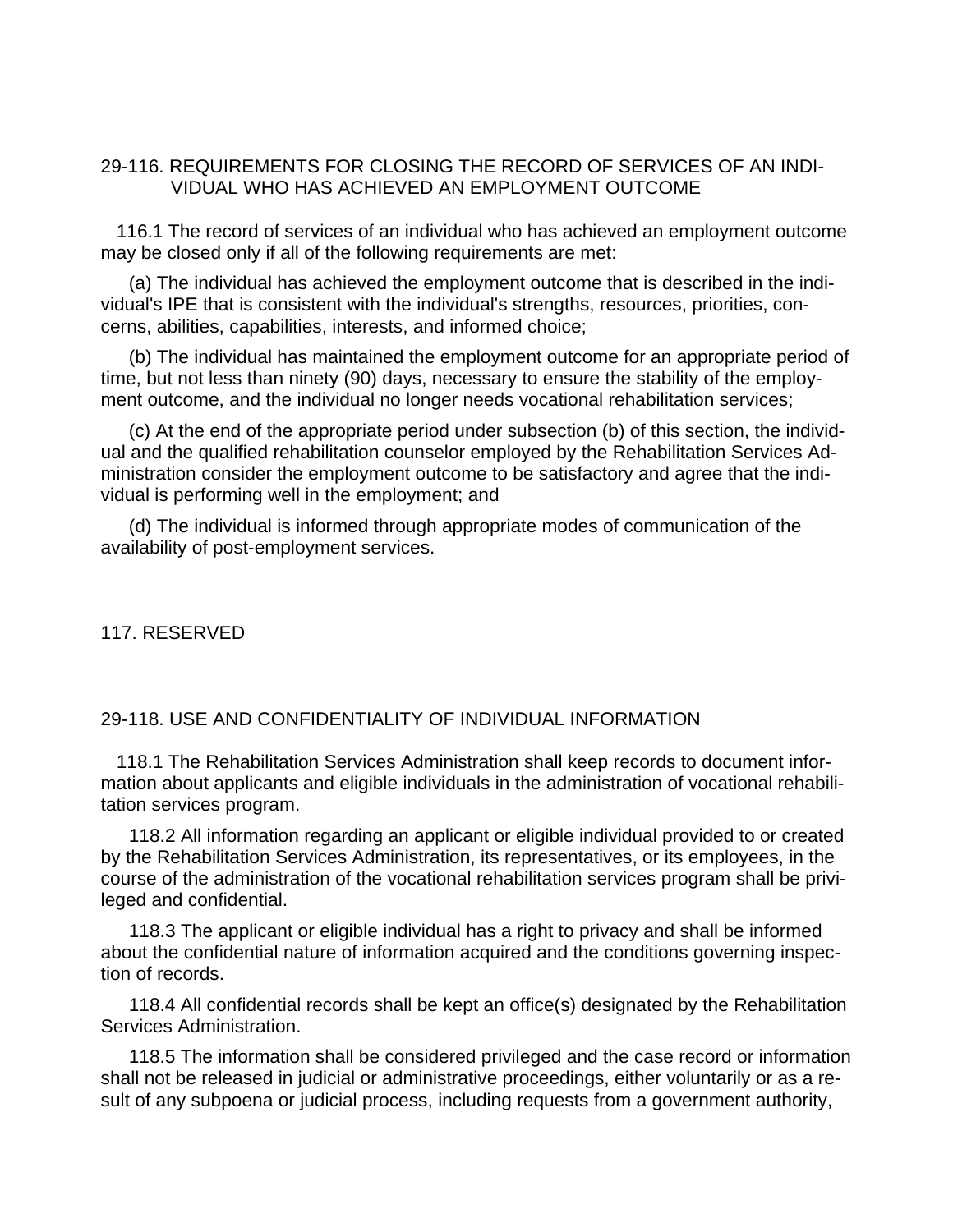the courts, law enforcement officials, or from any other outside source, with the following exceptions:

(a) Information or the contents of the record of services may be released upon the direct order of a judge as part of a judicial proceeding; or

(b) Information may be released with the specific written consent of the applicant or eligible individual (or guardian or individual's representative), after the applicant or eligible individual has been informed of the right of choice over release of the information.

118.6 Confidential records shall be open to inspection in the Rehabilitation Services Administration's office only under the following conditions:

(a) By authorized Rehabilitation Services Administration employees and those of the United States government, department of education, in connection with their official duties in the administration of the vocational rehabilitation programs;

(b) By personnel of a rehabilitation agency approved by the Administrator of the Rehabilitation Services Administration when inspection of the record is for the sole purpose of providing related rehabilitation services and the agency and personnel are subject to standards of confidentiality comparable to those of the Rehabilitation Services Administration; and

(c) By an outside source, when a written waiver specifically consenting to have the record reviewed has been obtained from the applicant or eligible individual or legal guardian or individual's representative.

118.7 The use or disclosure of information concerning applicants and eligible individuals shall be limited to purposes directly connected with the following:

(a) The administration of the vocational rehabilitation, supported employment, independent living, or other programs of the Rehabilitation Services Administration for the purpose of:

(1) Establishing eligibility;

(2) Determining the nature and scope of services; and

(3) Providing services; and

(b) The investigation, prosecution, or criminal or civil proceeding conducted in connection with the administration of the program, unless expressly prohibited by Federal or District of Columbia laws, rules or regulations.

118.8 The Rehabilitation Services Administration shall secure the written and informed consent of the applicant or eligible individual or legal guardian or individual's representative as authorization for requesting information about the applicant or eligible individual from other agencies or individuals. Copies of signed consent forms shall be maintained in the record of services.

118.9 When requested in writing by the applicant or eligible individual or their guardian or individual's representative, the Rehabilitation Services Administration shall make all information in the case record accessible to them in a timely manner.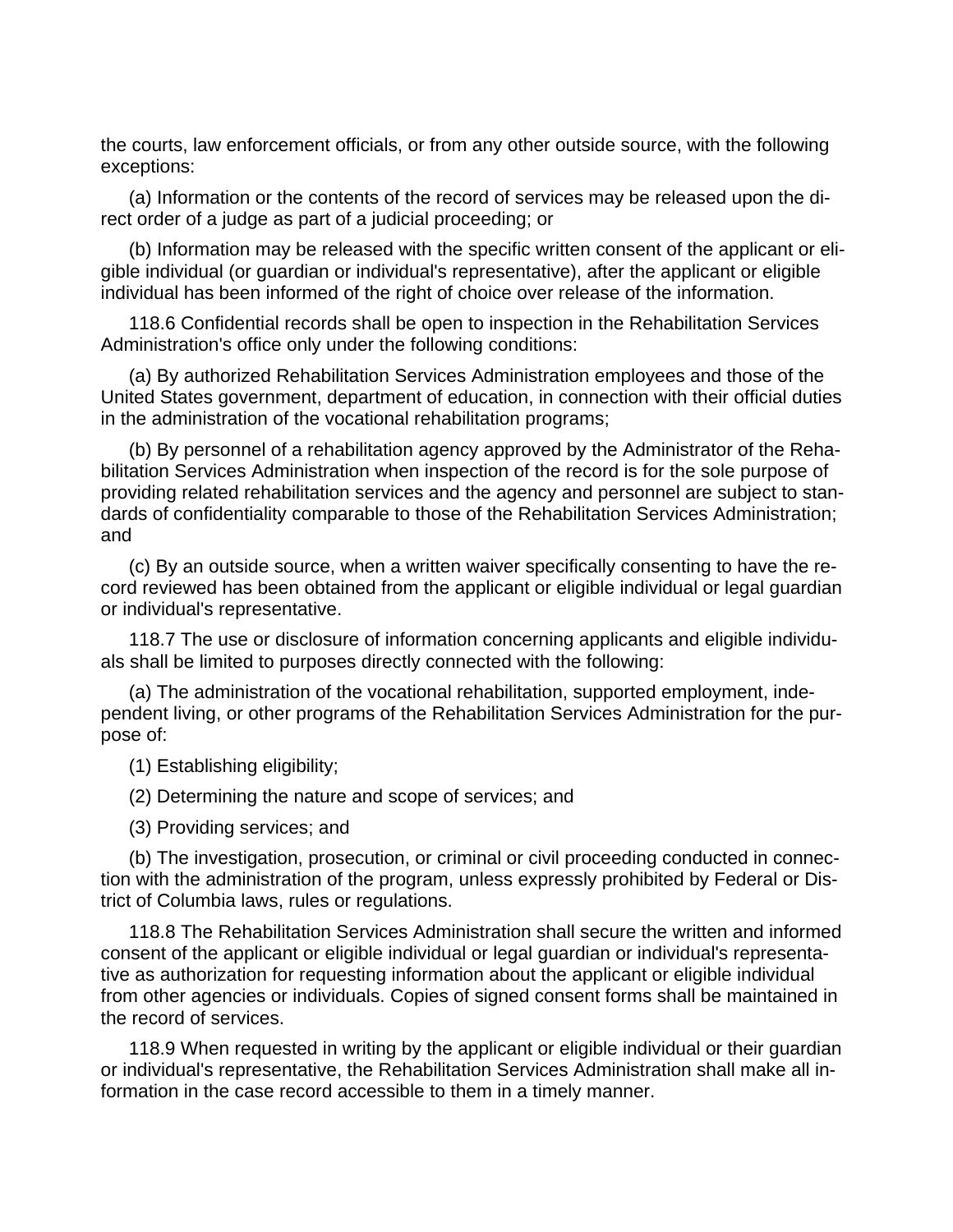118.10 If the Rehabilitation Services Administration believes that medical, psychological, or other information that may be harmful to the individual, may not be released directly to the individual, the Rehabilitation Services Administration may provide such information through their guardian or individual's representative, a physician or a licensed or certified psychologist.

118.11 An applicant or eligible individual who believes that information in the individual's record of services is inaccurate or misleading may request that the Rehabilitation Services Administration amend the information. If the information is not amended, the request for an amendment shall be documented in the record of services.

119-134. RESERVED

#### 29-135. ADMINISTRATIVE REVIEWS AND FAIR HEARINGS SCOPE

 135.1 The purpose of these rules is to establish procedures for the conduct of administrative reviews and fair hearings consistent with the District of Columbia Administrative Procedure Act and the Rehabilitation Act of 1973, as amended.

135.2 An application for or client of the Vocational Rehabilitation Services Program dissatisfied with a determination of the Administration may request an administrative review and if dissatisfied with the results of that review, may request a fair hearing.

135.3 An applicant for or client of the Vocational Rehabilitation Services Program may request a hearing without requesting an administrative review.

135.4 An applicant for or client of the Vocational Rehabilitation Services Program may designate a representative to assist him or her at any stage of an administrative review or fair hearing. The designated representative may assist the applicant or client to exercise any or all rights accorded to him or her in an administrative review or fair hearing.

#### 29-136. ADMINISTRATIVE REVIEWS

 136.1 The purpose of an administrative review shall be to provide an informal procedure by which the Administration may afford an applicant or client an opportunity to seek a resolution of a complaint the applicant or client may have with any determination concerning the furnishing or denial of services in the Vocational Rehabilitation Services Program.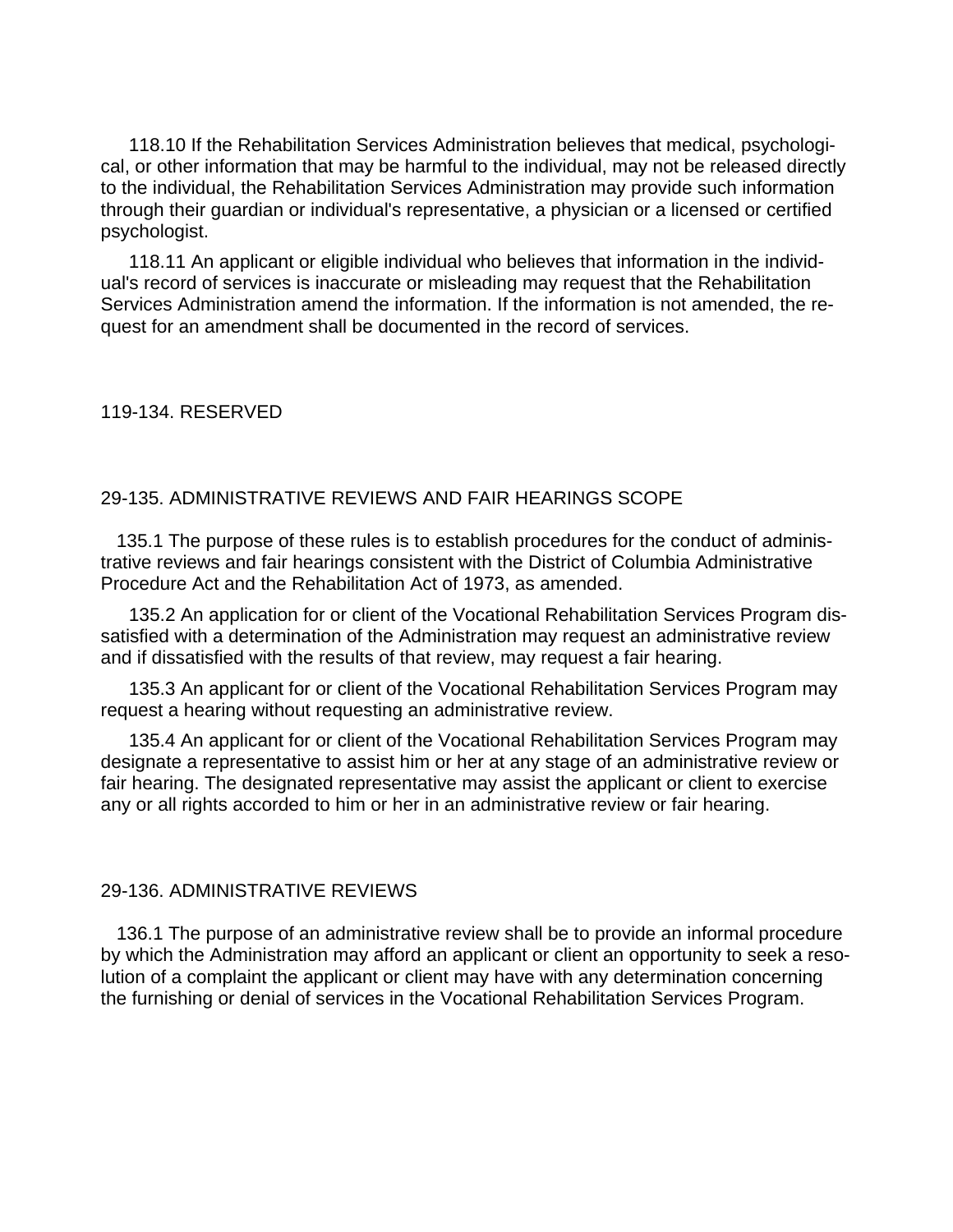# 29-137. RIGHT TO AN ADMINISTRATIVE REVIEW

 137.1 Each applicant for or client of the Vocational Rehabilitation Services Program and his or her representative, if one has been designated by the applicant or client, shall be informed both orally and in writing at the time of application and at the time of any determination affecting the applicant's or client's receipt of vocational rehabilitation services of the following:

(a) The right to request an administrative review;

(b) Procedures to be followed to request an administrative review;

(c) The right to be represented by legal counsel, relative, friend or other spokespersons, at the applicant's or client's expense; and

(d) The right to request a qualified interpreter, if the applicant or client or the applicant's or client's witness is deaf, or because of a hearing-impairment, cannot readily understand or communicate the spoken English language; or

(e) The right to request reader services if the applicant or client or the applicant's or client's witness is severely visually impaired.

137.2 Administrative reviews shall be conducted by a panel designated pursuant to section 141 of these rules.

# 29-138. REQUEST FOR AN ADMINISTRATIVE REVIEW/TIMELINESS

 138.1 Each applicant for or client of the Vocational Rehabilitation Services Program may request an administrative review in writing.

138.2 Each request for an administrative review shall contain a concise statement of the Administration's actions by which the applicant or client is aggrieved.

138.3 Each request for an administrative review shall be made within fifteen (15) working days of the action of the Administration by which the applicant or client is aggrieved.

#### 29-139. PLACE FOR ADMINISTRATIVE REVIEW/COMMUNICATION SERVICES

 139.1 Each administrative review shall be conducted at an office designated by the Administration within fifteen (15) working days of the receipt of the request by the Administration.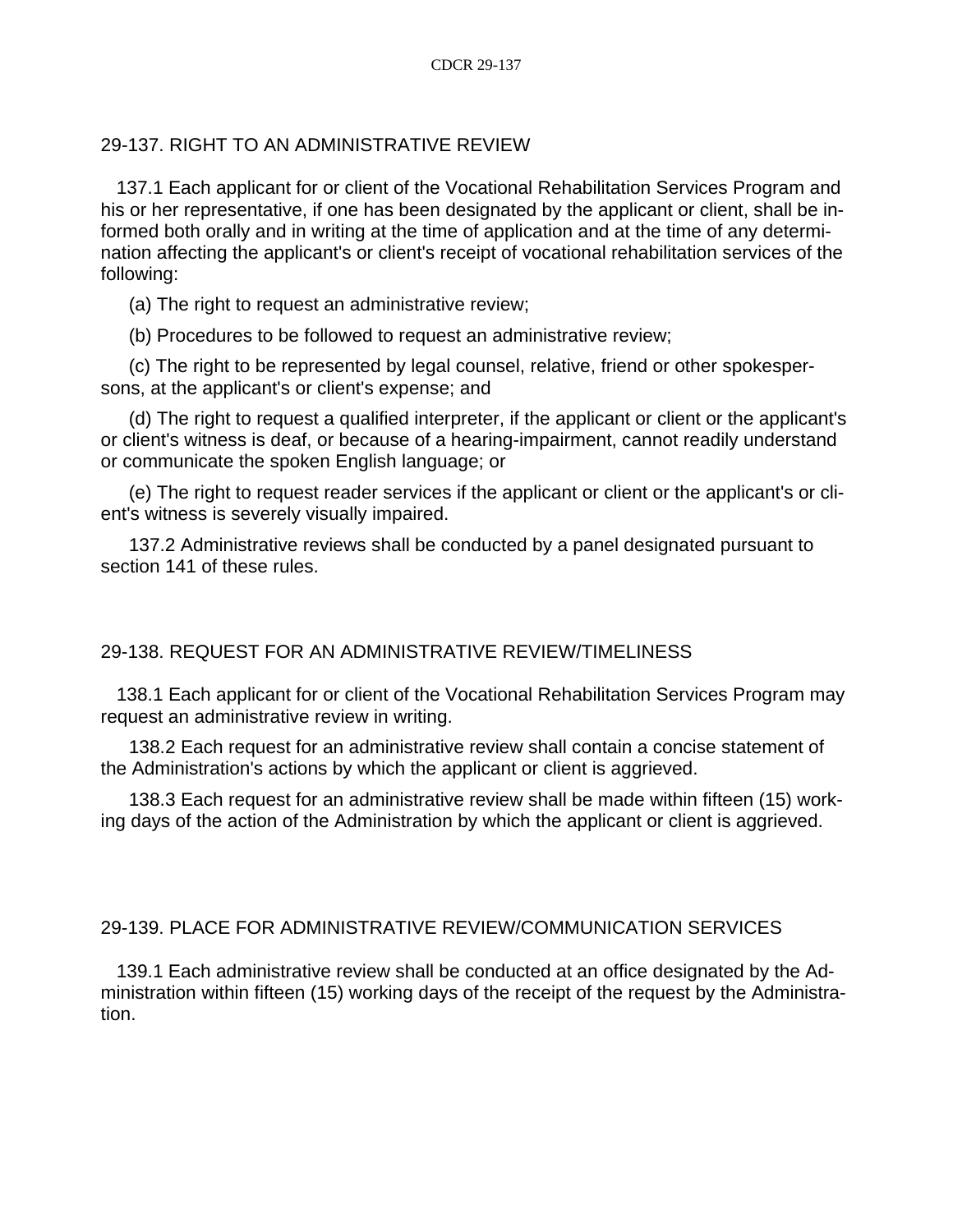# 29-140. NOTICE OF ADMINISTRATIVE REVIEW

 140.1 The Administration shall send by registered mail a notice of the time and place of the review and the issues which are the subject of the review to the applicant or client and his or her representative at least five (5) working days prior to the administrative review, except for good cause shown by a party or at the request of both parties.

# 29-141. COMPOSITION OF THE ADMINISTRATIVE REVIEW PANEL

 141.1 Each administrative review shall be conducted by a panel appointed by the Office of Appeals and Compliance in the Rehabilitation Services Administration. The panel shall be comprised of supervisory personnel who have not participated in the determination under review and are not directly supervised by anyone who participated in the agency action.

# 29-142. RESPONSIBILITIES OF THE ADMINISTRATIVE REVIEW PANEL

 142.1 The Administrative Review Panel's responsibilities shall include, but are not limited to, the following:

(a) Reviewing the oral and documentary evidence submitted at the administrative review in order to assess the factual and legal issues which are presented in the complaint;

(b) Ascertaining the validity of the Administration's determination and if possible, achieving an informal resolution of each complaint; and

(c) Rendering a written and oral decision on the merits of the complaint at the conclusion of the review in the presence of the applicant or client.

# 29-143. DECISION OF THE ADMINISTRATIVE REVIEW PANEL

 143.1 The Administrative Review Panel shall render a written decision which sets forth its evaluation and resolution of the complaint and describes the actions required of the Administration as well as those required of the applicant or client in implementing the decision.

143.2 Each written decision of the Administrative Review Panel shall notify the applicant or client, and his or her designated representative, if any, of his or her right to request a hearing for a formal review of the decision within fifteen (15) working days of the issuance of the Administrative Review Panel's decision.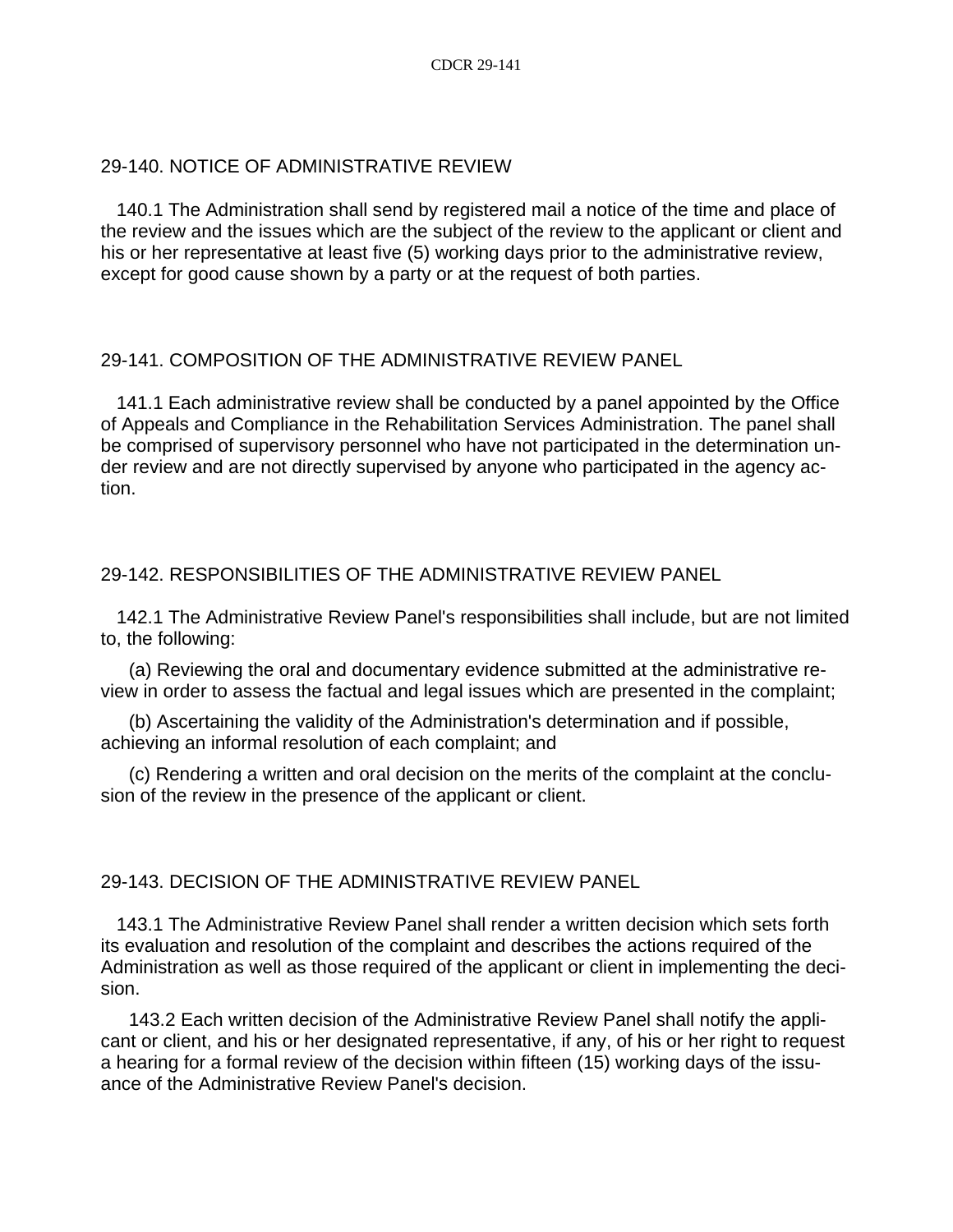143.3 If the applicant or client disagrees with the Panel's decision, he or she shall notify the Office of Appeals and Compliance in the Rehabilitation Services Administration, in writing, of his or her disagreement with the decision of the Administrative Review Panel within five (5) working days of the decision.

# 29-144. ADMINISTRATIVE REVIEW RECORD

144.1 Each administrative review record shall include:

- (a) Documentation of a request for an administrative review;
- (b) All oral and documentary evidence introduced at the administrative review; and
- (c) All decisions which are the result of the administrative review.

144.2 All oral and documentary evidence introduced at the administrative review and all decisions resulting therefrom shall be maintained as a part of the official record.

# 29-145. RIGHT TO A HEARING

 145.1 Each applicant for or client of the Vocational Rehabilitation Services Program who is dissatisfied with any determination concerning the furnishing or denial of services shall be entitled to a hearing by the Office of Fair Hearings of the Department.

# 29-146. NOTICE OF RIGHT TO A HEARING

 146.1 Each applicant for or client of the Vocational Rehabilitation Services Program and his or her designated representative, if any, shall be informed both orally and in writing at the time of the initial application and at the time of any action affecting the applicant's or client's claim for services of the following:

(a) The right to request a hearing;

(b) The method by which a hearing may be obtained as setout in section 149 of these rules;

(c) The right to be represented by legal counsel, relative, friend, or other spokesperson, at the applicant's or client's own expense; and

(d) The right to a qualified interpreter, if the party or the party's witness is deaf, or because of a hearing impairment cannot readily understand or communicate the English language; or

(e) The right to a reader, if the applicant or client or the applicant's or client's witness is severely visually impaired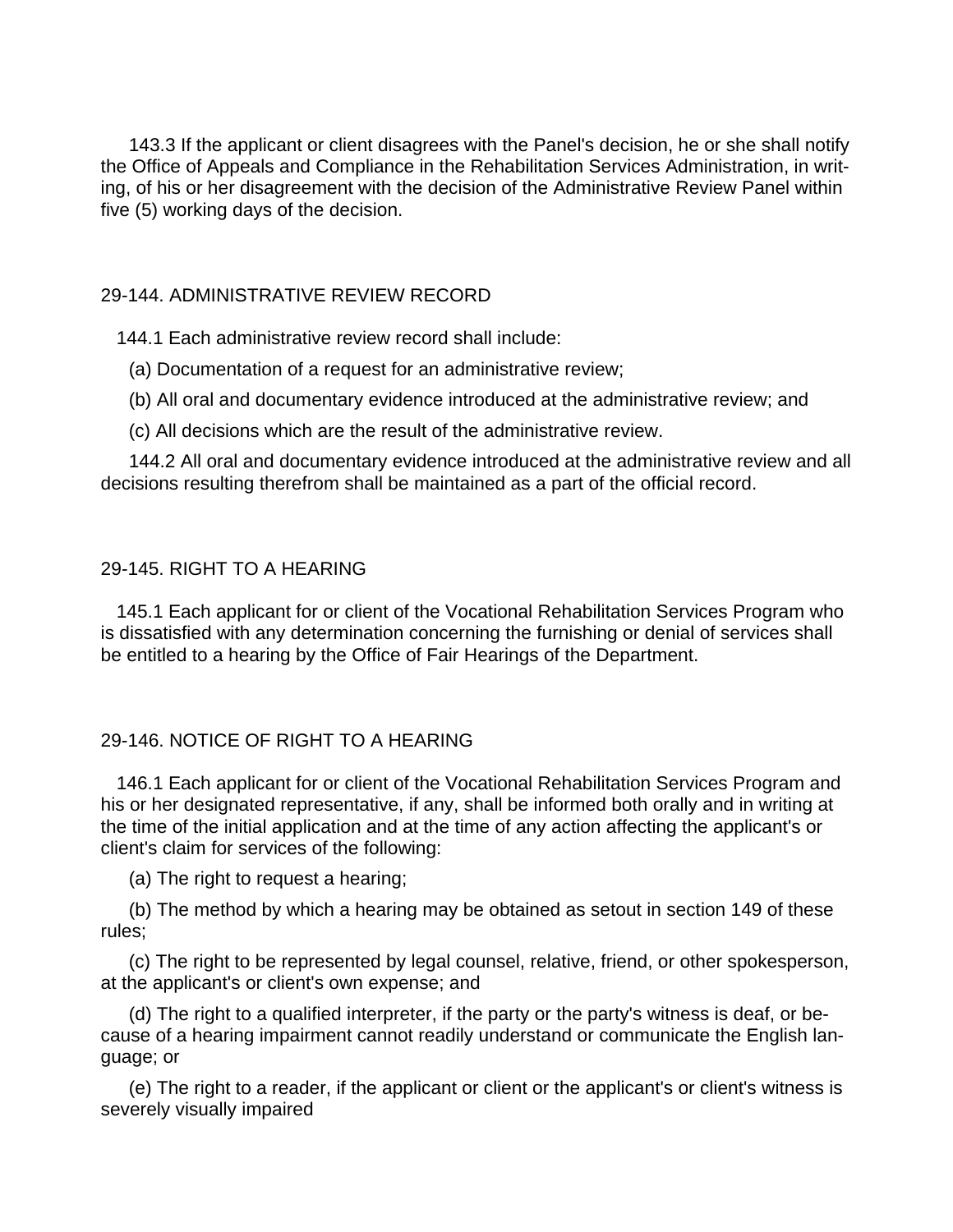# 29-147. FILING OF DOCUMENTS

 147.1 No particular form shall be prescribed for documents which may be filed in proceedings under these rules.

147.2 Each request for a hearing, or other document which may be filed in proceedings under these rules, shall meet the following requirements:

- (a) Be clearly legible;
- (b) Contain a clear, concise statement of the facts and the relief sought; and
- (c) Be signed by the party involved or the party's representative.

147.3 Each document, including the request for a hearing, shall be filed with the Office of Fair Hearings.

147.4 When a document is filed, the filer shall serve a copy of the document on each party in the action. In any case in which an applicant or client has designated a representative, the representative shall also be served a copy of the document.

147.5 Unless otherwise ordered by the hearing examiner, filing of documents may be accomplished by first class mail.

147.6 Filing shall be considered complete upon receipt.

# 29-148. RESPONSE TO MOTIONS

 148.1 Each party upon whom a motion is served shall have ten (10) working days from the date of service of the motion to submit a response.

# 29-149. REQUEST FOR A HEARING/TIMELINESS

 149.1 Each request for a hearing shall be submitted in writing by the applicant or client to the Office of Fair Hearings.

149.2 Each written request for a hearing shall be submitted personally or by certified mail, return receipt requested.

149.3 Each request for a hearing shall be signed by the applicant or client or on the applicant's or client's behalf by an authorized representative.

149.4 Each applicant or client shall request a hearing within fifteen (15) working days after an adverse decision based on an administrative review or, in the absence of an administrative review, within thirty (30) working days of the occurrence of the action upon which the complaint is based.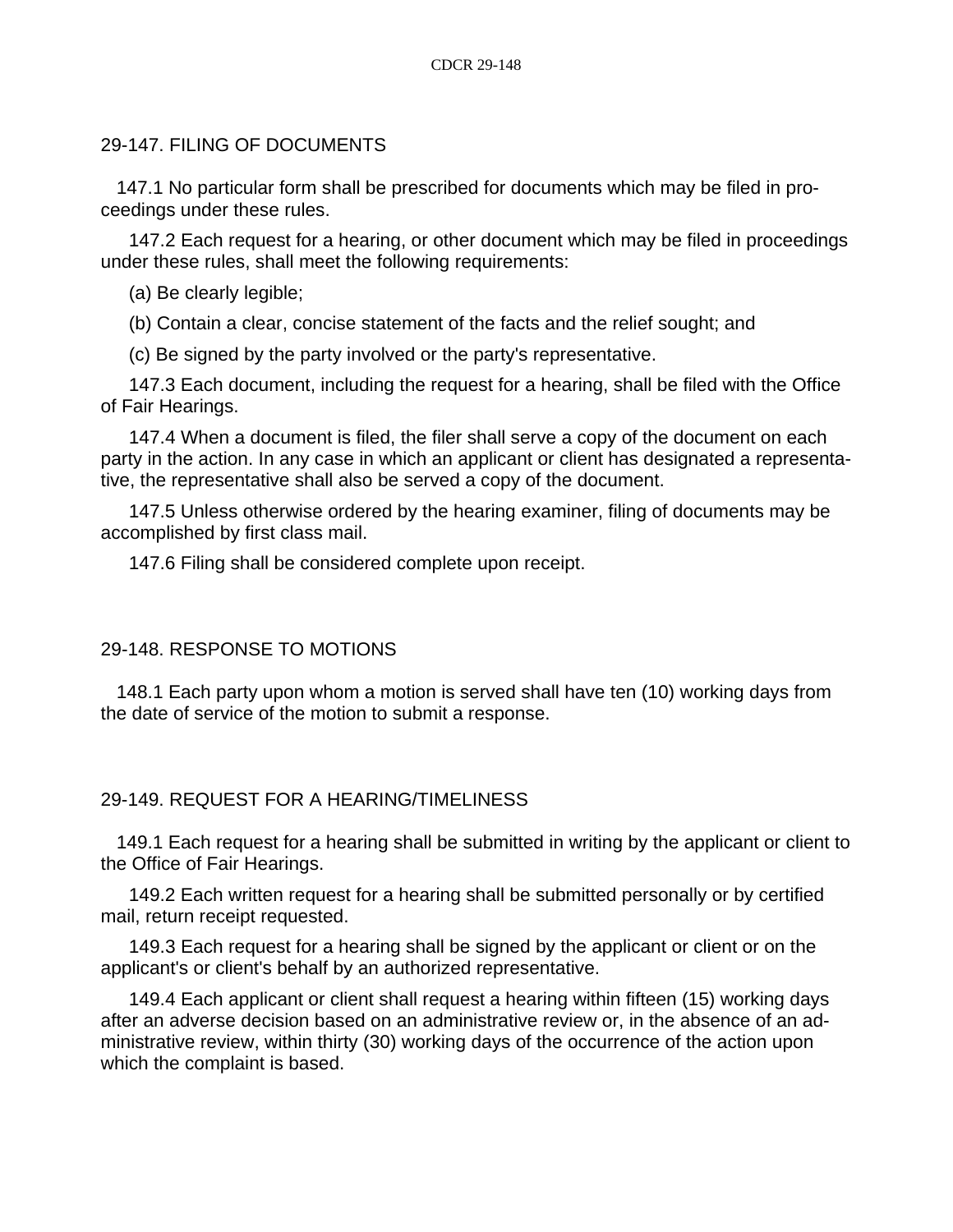### 29-150. NOTICE OF DOCKETING OF A PRE-HEARING CONFERENCE AND A HEAR-ING OF THE ADMINISTRATION'S DETERMINATION, ORDER, OR ANSWER

 150.1 Upon receipt of a request for a hearing, the Office of Fair Hearings shall promptly send to each party, including the designated representative of the applicant or client, if any, a notice of docketing of pre-hearing conference and a notice of a hearing.

150.2 The Office of Fair Hearings shall send a copy of the applicant's or client's request for a hearing to the Administration at the same time that the Office sends the notice of docketing of pre-hearing conference to the Administration.

150.3 Upon receipt by the Administration of a notice of docketing or notice of prehearing conference and hearing, the Administration shall file with the Office of Fair Hearings any written decision which may have resulted in the request for a hearing.

150.4 If no written decision has been issued by the Administration, the Administration shall file a brief statement concerning the determination or incident which led to the request for a hearing by the Office of Fair Hearings.

150.5 The Administration shall provide a copy of each document submitted to the Office of Fair Hearings to the applicant or client, and his or her designated representative, if any, at the same time.

150.6 The Administration's determination, order, or statement required by sections 150.3 or 150.4, shall contain the following:

(a) The complete factual statement of the reasons for the Administration's actions, including the date, and nature of the action; and

(b) The relevant provisions from the applicable statutes, regulations, or departmental handbooks or manuals.

#### 29-151. PLACE FOR HEARING/COMMUNICATION SERVICES

 151.1 Each hearing shall be conducted at the Office of Fair Hearings within forty-five (45) days of the receipt of the request for the hearing, unless an applicant or client requests an extension of time for good cause or both parties request an extension of time.

151.2 The Department shall arrange reader services, qualified interpreter services, or other communication services, if the applicant or client or any other party requests these services for the hearing in a timely manner.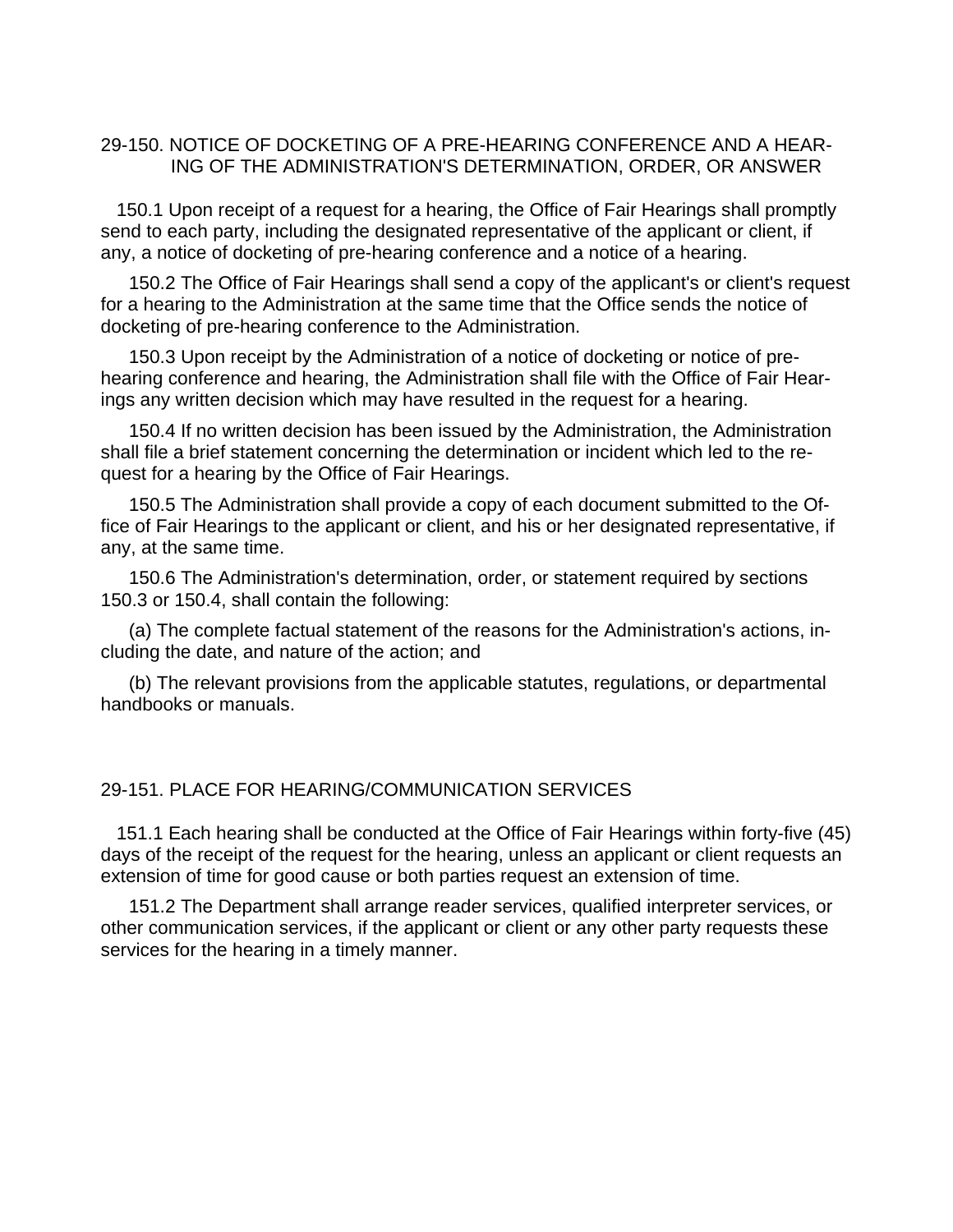## 29-152. NOTICE OF HEARING AND OF HEARING PROCEDURES AND ISSUES

 152.1 The Office of Fair Hearings shall provide a notice of the time, place, and issues which are the subject of the hearing to each party and the party's representative at least ten (10) days prior to the hearing by certified mail. A hearing may be delayed for good cause shown by a party or at the request of both parties.

152.2 The Office of Fair Hearings shall provide the applicant or client, and his or her designated representative, if any, with a copy of the hearing procedures and other relevant information necessary to enable the applicant or client to prepare for the hearing.

#### 29-153. PRE-HEARING CONFERENCE

 153.1 Upon the hearing examiner's own motion or the motion of a party, the hearing examiner may request each party, or the party's representative, to meet for a hearing conference to consider the following:

(a) Simplification of the issues;

(b) The amendment of documents for purposes of clarification, simplification, or limitation;

(c) Stipulations, admissions of fact, and authentication of documents;

(d) Limitation of the number of parties and witnesses offered for the purpose of corroborating or establishing a single material fact or issue, or when the party has not furnished satisfactory evidence that the witness will be able to give testimony which is material to an issue at the hearing; and

(e) Any other matters that may expedite the disposition of the proceeding and assure a just resolution of the complaint.

153.2 Each pre-hearing conference shall be held immediately prior to the hearing.

153.3 The hearing examiner shall state on the record the stipulations, settlements, and other matters agreed to by each party or the party's representative at the pre-hearing conference.

153.4 The hearing examiner shall not be present while the parties are negotiating a voluntary settlement of the case.

#### 29-154. CONDUCT OF HEARING

 154.1 Each hearing shall be conducted by an impartial hearing examiner who has not been involved in the action which is at issue in the hearing or with the administration or operation of the Vocational Rehabilitation Services Program.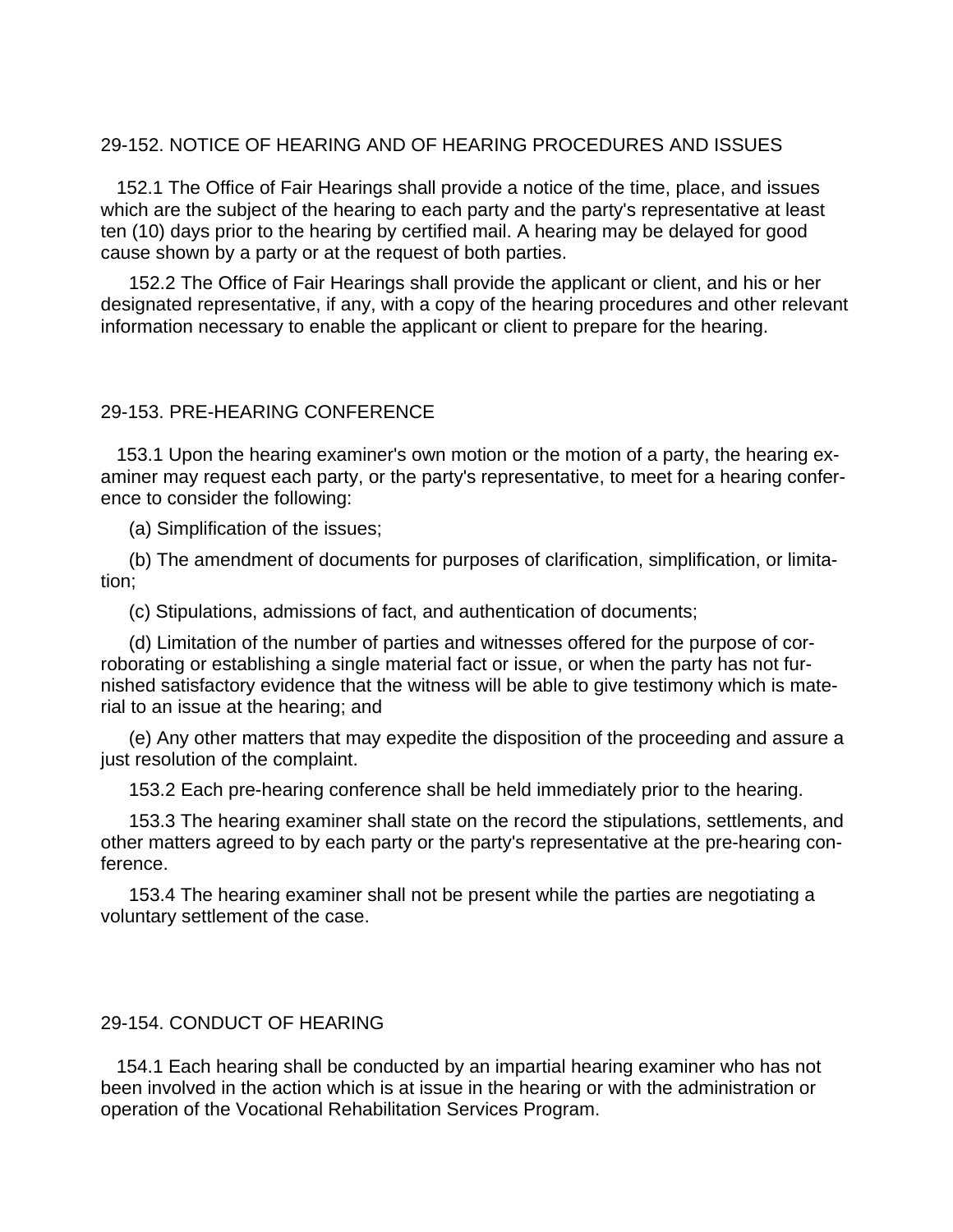154.2 Each hearing shall be recorded verbatim, shall be conducted in accordance with D. C. Code, section 1-1509, and shall be open to the public unless the hearing examiner for good cause determines otherwise.

154.3 The hearing examiner shall receive oral and documentary evidence, but shall exclude irrelevant, immaterial, and unduly repetitious evidence.

154.4 Each party shall have the following rights:

(a) To call and examine witnesses;

(b) To introduce documentary evidence;

(c) To cross-examine opposing witnesses on any matter relevant to the issues under review even though that matter was not covered in the direct examination; and

(d) To submit rebuttal evidence.

154.5 All papers and documents introduced into evidence at the hearing shall be filed with the hearing examiner and provided to the other parties. All such documents and other evidence submitted shall be open to examination by the parties and opportunities shall be given to refute the facts and arguments advanced on either side of the issues.

# 29-155. DUTIES AND POWERS OF THE HEARING EXAMINER

 155.1 The hearing examiner shall have authority with respect to cases to do the following:

(a) To control the order of presentation of evidence at the hearing;

(b) To direct and rule on matters concerning the conduct of the hearing and of the parties appearing;

(c) To limit the number of witnesses offered for the purpose of corroborating or establishing a single material fact or issue, or where the party has not furnished satisfactory evidence that the witness will be able to give testimony which is material to an issue at the hearings;

(d) To rule upon offers of proof and receive relevant evidence at the hearing;

(e) To call and examine witnesses and introduce into the record documentary or other evidence;

(f) To adjourn the hearing as the needs of justice and good administration require;

(g) To issue any order or direct the parties in any manner deemed necessary for the purpose of a fair and prompt adjudication of the issues; and

(h) To take any other action authorized by these rules or necessary under these rules.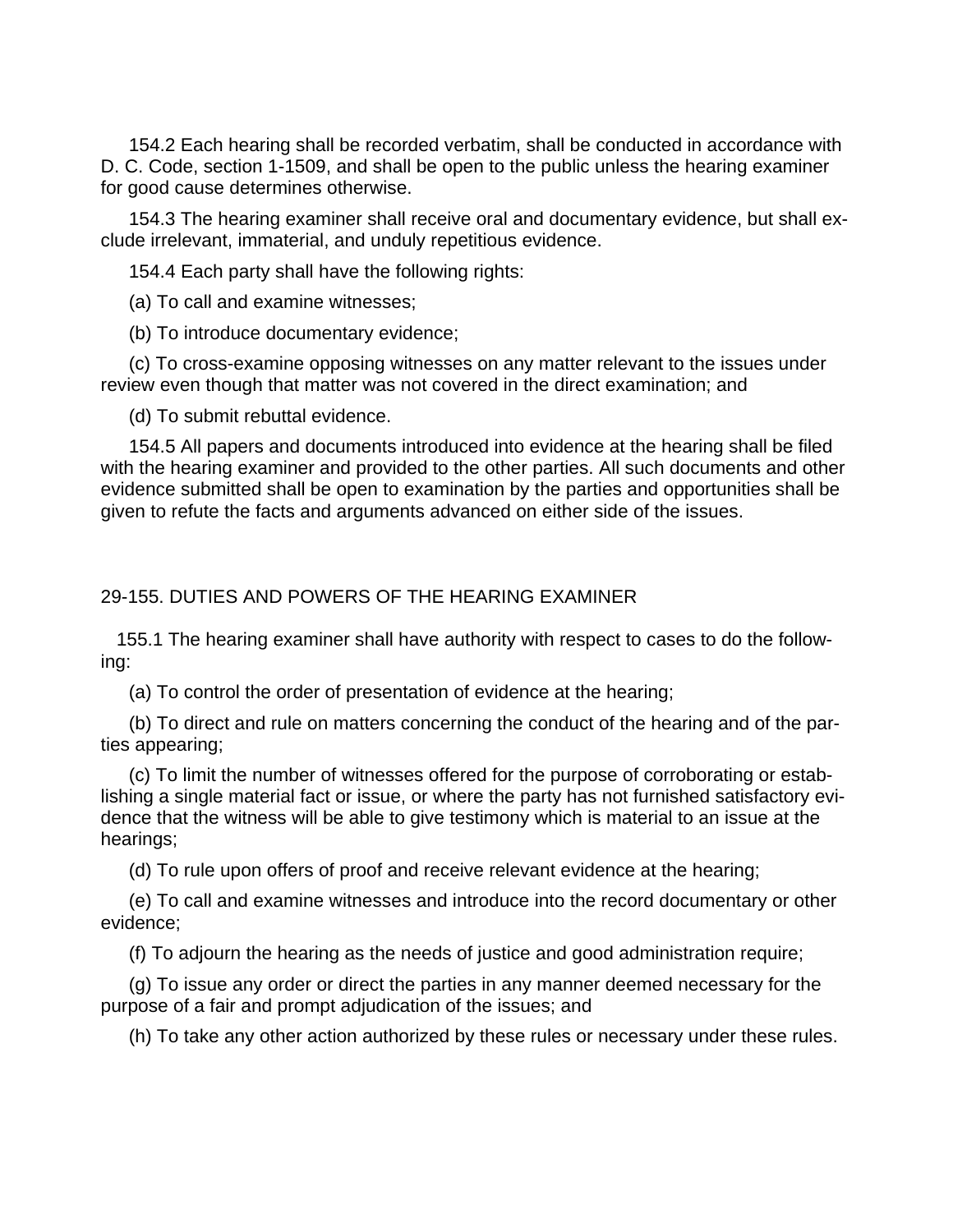## 29-156. STANDARD OF PROOF

 156.1 Each decision and order shall be supported by reliable, probative, and substantial evidence.

## 29-157. TRANSCRIPT

 157.1 A transcript shall be made of the oral evidence and shall be made available to the parties.

# 29-158. DECISION OF THE HEARING EXAMINER

 158.1 The hearing examiner shall prepare a written decision based on the provisions of the approved State Plan and the Act and provide to the applicant or client, or if appropriate, the individual's parent, guardian, or other representative and to the Director a copy of the decision within thirty (30) days after completion of the hearing.

158.2 The decision shall set forth the principal issues and relevant facts adduced at the hearing and the applicable provisions in law, regulation, and agency policy. It shall contain findings of fact and conclusions with respect to each of the issues and the reasons and basis therefor.

158.3 The hearing examiner's decision shall be based on the oral and documentary evidence admitted at the hearing and all material facts with respect to which official notice is taken.

158.4 The transcript of testimony, exhibits, and all papers and documents filed in the hearing shall constitute the exclusive record for the decision.

# 29-159. FINAL DECISION

 159.1 The Director may elect to affirm the hearing examiner's decision without further review. If a case is not reviewed, the decision of the hearing examiner becomes final and shall be issued by the Director to the applicant or client, and his or her designated representative, if any, within twenty (20) days after the receipt of the decision.

159.2 If the Director decides to review the decision, the Director shall notify in writing the applicant or client or, if appropriate, the individual's parents, guardian, or other representative of his or her intent to review the proposed decision within twenty (20) days of the mailing of the impartial hearing officer's decision.

159.3 If the Director fails to provide the notice required in section 159.2, the hearing officer's decision becomes a final decision.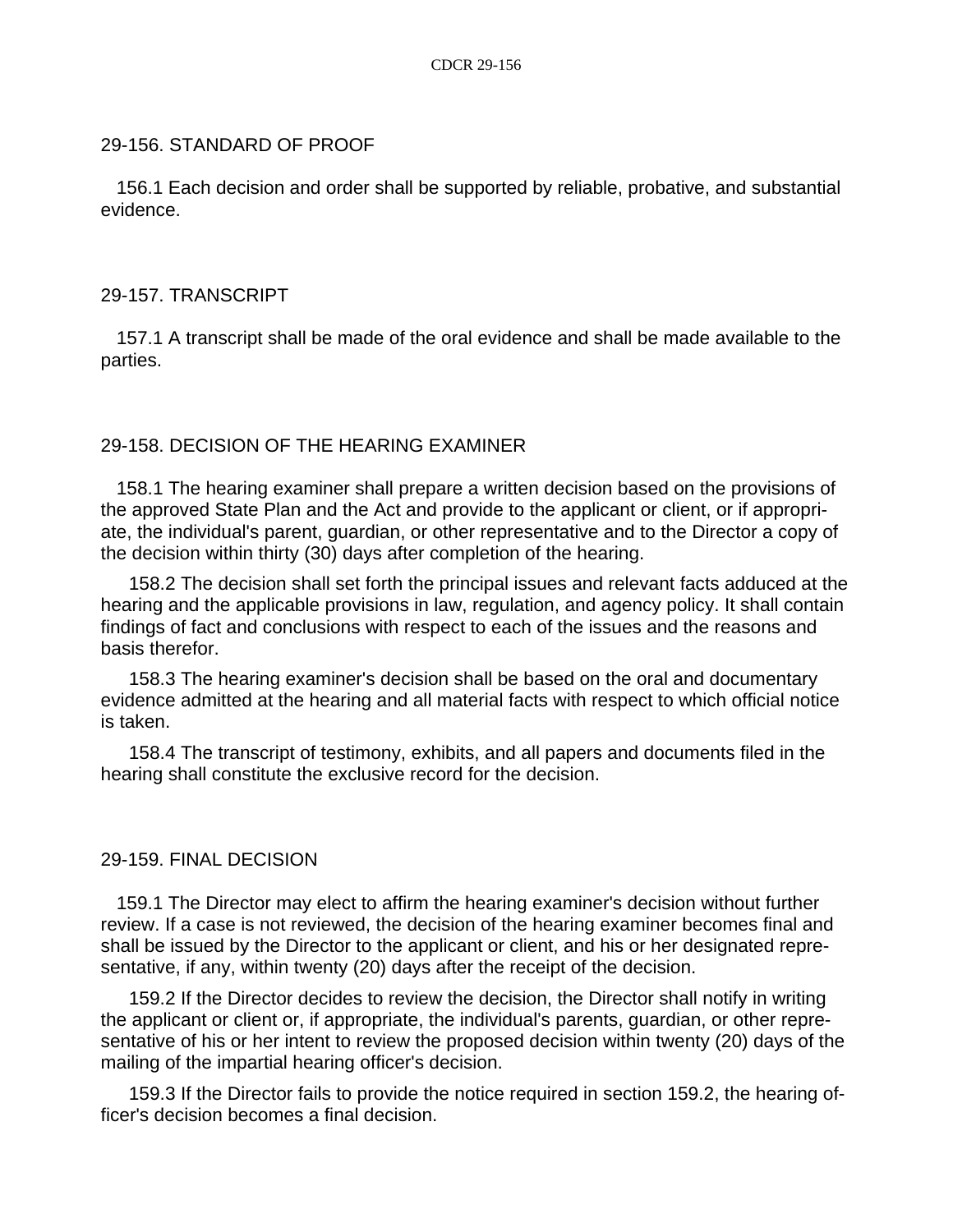159.4 If a decision is reviewed and after the parties have been afforded the opportunity to submit additional information pursuant to D. C. Code, section 1-1509(d), the Director shall issue a decision in accordance with the requirements of section 156.1. This decision shall be final and binding upon the parties, unless otherwise specifically indicated in the decision.

159.5 The decision of the Director shall be based on standards of review contained in written Administration policies and procedures.

159.6 The Director shall issue the final decision within thirty (30) days of providing notice of his or her intent to review the proposed decision to the applicant or client, or his or her representative and may affirm, modify, remand, or reverse the decision in accordance with D. C. Code, section 1-1509. The decision shall provide a full report in writing of the decision and of the findings and grounds for the decision.

159.7 The Director shall promptly transmit a copy of the final decision to each party and to each party's representative.

159.8 The Director shall not delegate the responsibility of making the final decision to any other officer or employee of the agency.

#### 29-160. RIGHT TO APPEAL

 160.1 The applicant or client may appeal the final decision of the Director by filing a petition for review in the District of Columbia Court of Appeals in accordance with the rules and procedures prescribed by the court.

#### 29-161. COMPUTATION OF TIME

 161.1 In the computation of time within which an action shall be taken or an appeal filed, the calendar day on which the action occurred shall not be included.

161.2 If the last day that an action may or shall be filed is a Saturday, Sunday, or a legal holiday, that day shall be excluded from the computation of time and the time period shall extend until the end of the next day which is not a Saturday, Sunday, or a legal holiday.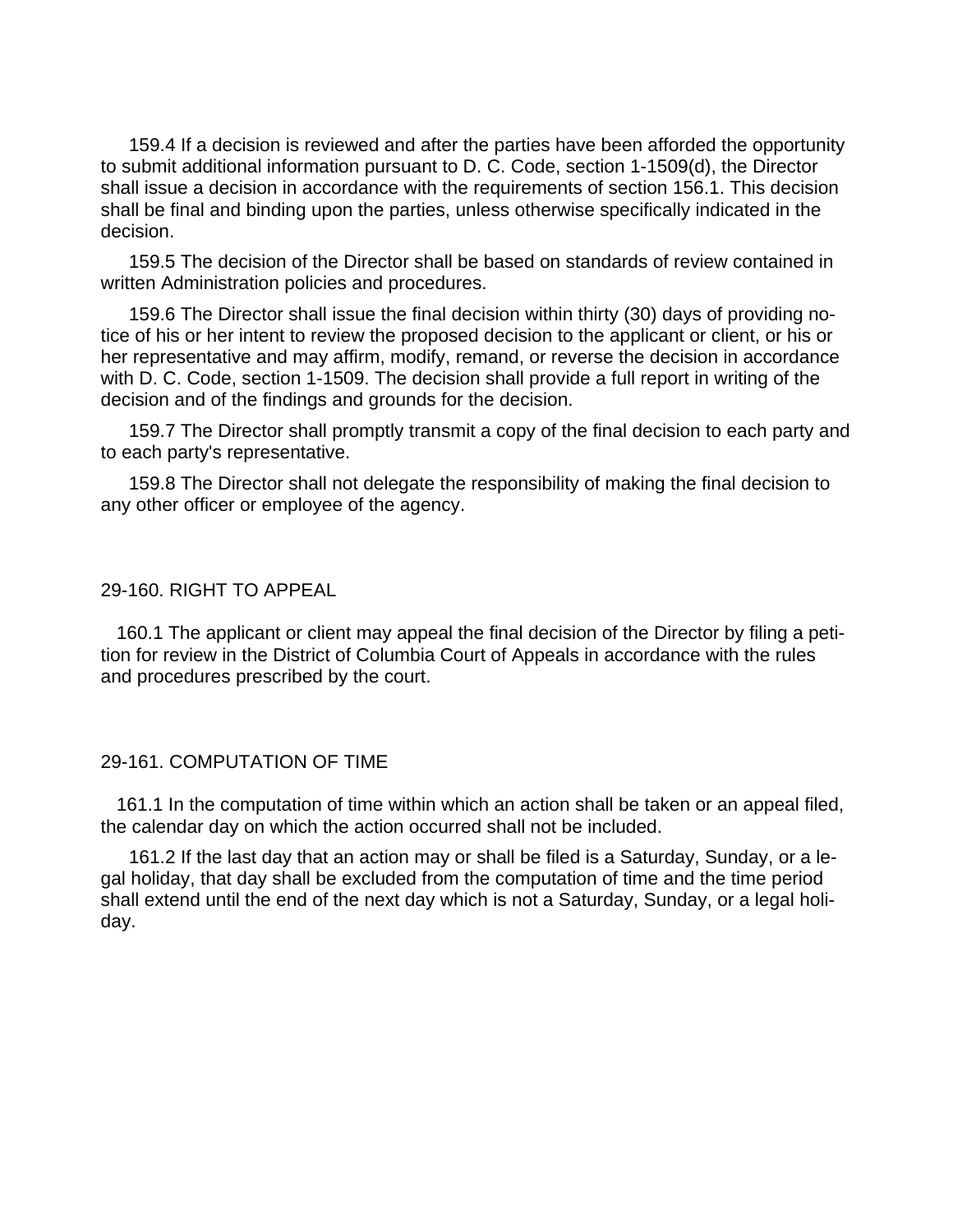# 29-162. EXTENSION OF TIME

 162.1 Each request for an extension of time for the filing of a document, brief, or motion shall be submitted prior to the day on which the document, brief, or motion is due to be filed.

162.2 The request for an extension of time requirement may be waived for good cause shown at the discretion of the hearing examiner.

## 29-163. CONTINUANCES

 163.1 The hearing examiner may grant a continuance of a hearing upon a showing by a requesting party of good cause or if both parties agree to a continuance.

## 29-164. CONSOLIDATION

 164.1 Cases may be consolidated on the motion of a party or on the hearing examiner's own motion, where there exist similarly situated parties, common questions of law or fact, or in such other circumstances as justice and the administration of the Act may require.

#### 29-165. SEVERANCE

 165.1 Upon the hearing examiner's own motion, or upon the motion of any party or intervenor, the hearing examiner may, for good cause, order any proceeding severed with respect to some or all of the issues or parties.

# 29-166. INTERVENTION

 166.1 A petition to intervene may be made or filed before the commencement of a formal review.

166.2 A petition to intervene may be made orally or in writing. If made orally, the petition shall be made on the record with all parties present.

166.3 Each petition to intervene shall meet the following requirements:

(a) Set forth the interest of the petitioner in the proceedings;

(b) Show that participation by the petitioner will likely assist in the determination of the issues in question; and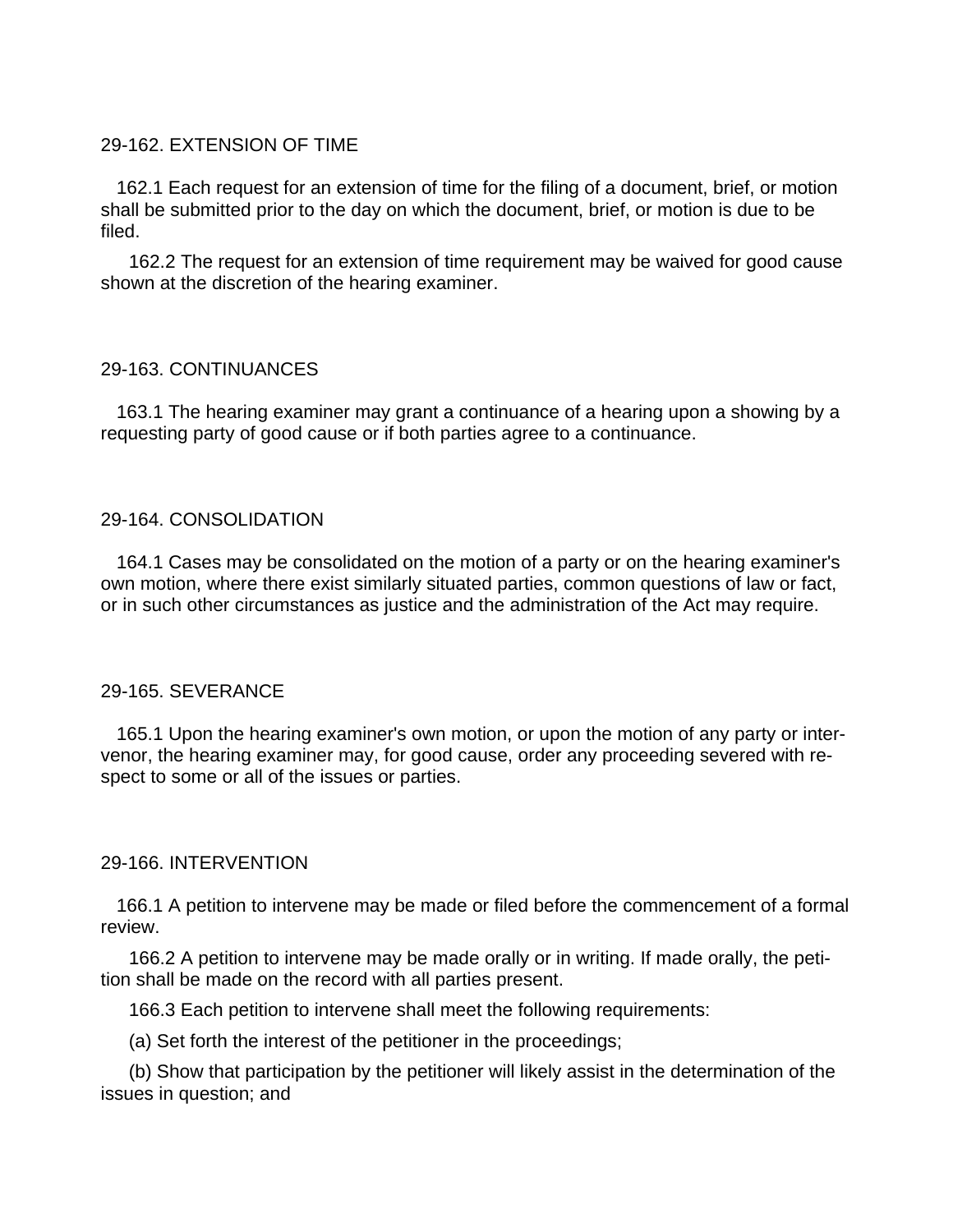(c) Demonstrate that intervention will not likely delay the proceeding unnecessarily.

166.4 The hearing examiner may grant a petition for intervention to the extent and upon the terms that the hearing examiner determines shall best serve the interest of justice.

# 29-167. REPRESENTATION OF PARTIES AND INTERVENERS

 167.1 Each party or intervenor shall appear in person, or through an attorney or other representative at the party's own expense.

## 29-168. SETTLEMENT

 168.1 The hearing examiner shall encourage settlement at every stage of the proceeding, if settlement is consistent with the provisions and objectives of the Act.

168.2 The parties shall submit any settlement agreement to the hearing examiner in writing or orally on the record.

168.3 If the parties agree to settle the case, the hearing examiner shall issue an order setting forth the terms of the settlement and closing the case.

#### 29-169. EX PARTE COMMUNICATION

 169.1 The hearing examiner in a proceeding shall not communicate directly or indirectly regarding any fact or issue of law with any party or party's representative, except on notice and with an opportunity for each party or party's representative to participate.

#### 29-199. DEFINITIONS

 199.1 For purposes of this chapter, the following terms and phrases shall have the meanings ascribed below:

Act - means the Rehabilitation Act of 1973, as amended (29 U.S.C. §§ 701 et seq.).

Applicant - means an individual who submits an application for vocational rehabilitation services.

Appropriate modes of communication - means specialized aids and supports that enable an individual with a disability to comprehend and respond to information that is being communicated. Appropriate modes of communication include, but are not limited to, the use of interpreters, open and closed captioned videos, specialized telecommunications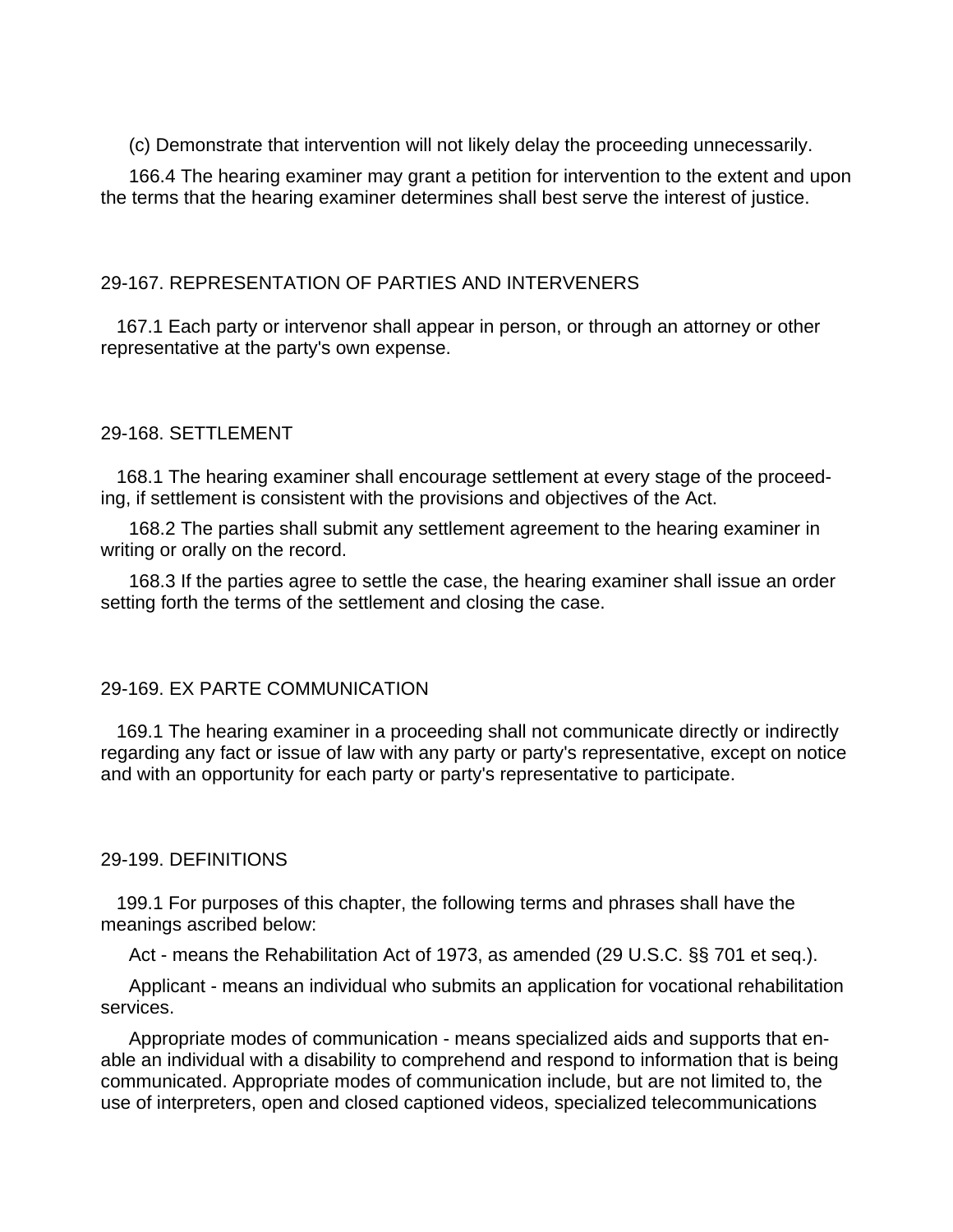services and audio recordings, Brailled and large print materials, materials in electronic formats, augmentative communication devices, graphic presentations, and simple language materials.

Assistive technology device - means any item, piece of equipment, or product system, whether acquired commercially off the shelf, modified, or customized, that is used to increase, maintain, or improve the functional capabilities of an individual with a disability.

C.F.R. -- means or stands for the Code of Federal Regulations.

Clear and convincing evidence (as used in section 103) - means that the Rehabilitation Services Administration shall have a high degree of certainty before it can conclude that an individual is incapable of benefiting from services in terms of an employment outcome. The "clear and convincing" standard constitutes the highest standard used in the American civil system of law and is to be individually applied on a case-by-case basis. The term "clear" means unequivocal.

Client - means an applicant for vocational rehabilitation services who meets the eligibility requirements.

Client Assistance Program or CAP - means the program established pursuant to 34 C.F.R. Part 370 for the purpose of advising, informing, assisting and advocating for applicants and eligible individuals regarding all services and benefits available pursuant to this chapter.

Client Services Division - is a division within the Rehabilitation Services Administration, Department of Human Services.

Comparable services and benefits - means:

(a) Services and benefits that are:

(1) Provided or paid for, in whole or in part, by other Federal, State, or local public agencies, by health insurance, or by employee benefits;

(2) Available to the individual at the time needed to ensure the progress of the individual toward achieving the employment outcome in the individual's individualized plan for employment in accordance with section 111; and

(3) Commensurate to the services that the individual would otherwise receive from the Rehabilitation Services Administration.

(b) For the purposes of this definition, comparable benefits do not include awards and scholarships based on merit.

Competitive employment - means work:

(a) In the competitive labor market that is performed on a full-time or part-time basis in an integrated setting; and

(b) For which an individual is compensated at or above the minimum wage, but not less than the customary wage and level of benefits paid by the employer for the same or similar work performed by individuals who do not have a disability.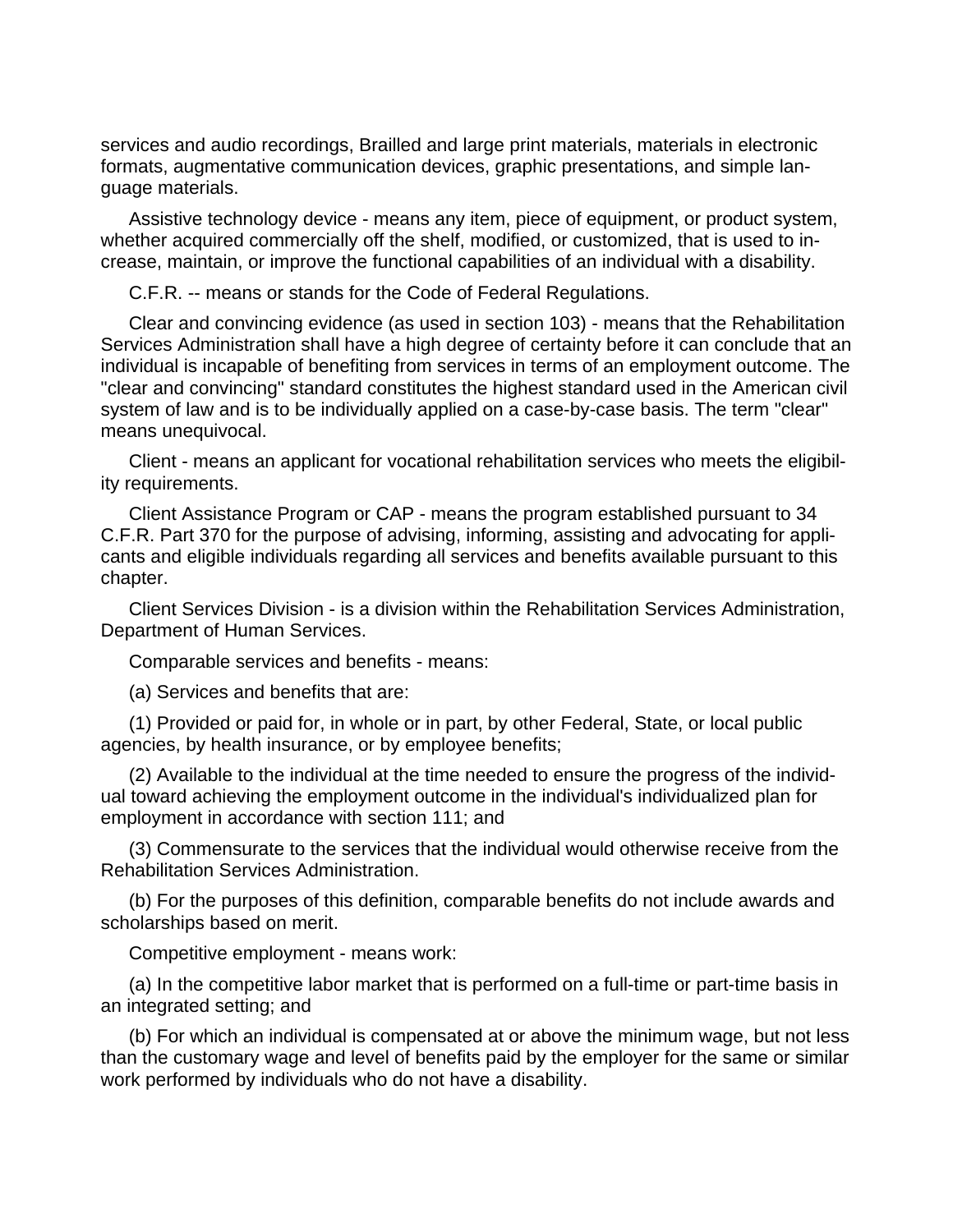Department of Human Services - means a department within the government of the District of Columbia.

Determination - means an official written decision made or an action taken by a representative of the District of Columbia, Department of Human Services, Rehabilitation Services Administration affecting eligibility or the provision of services.

Eligible individual - means an applicant for vocational rehabilitation services who meets the eligibility requirements of subsection 103.1.

Employment outcome - means, with respect to an individual, entering or retaining fulltime or, if appropriate, part-time competitive employment, as defined above, in the integrated labor market, supported employment, or any other type of employment in an integrated setting, including self-employment, telecommuting, or business ownership, that is consistent with an individual's strengths, resources, priorities, concerns, abilities, capabilities, interests, and informed choice.

Extended employment - means work in a non-integrated or sheltered setting for a public or private nonprofit agency or organization that provides compensation in accordance with the Fair Labor Standards Act (29 U.S.C § 214(c)).

Extended services - means ongoing support services and other appropriate services that are needed to support and maintain an individual with a most significant disability in supported employment and that are provided by a District of Columbia agency, a private nonprofit organization, employer, or any other appropriate resource, from funds other than funds received under 34 C.F.R. Part 361 and 34 C.F.R. Part 363 after an individual with a most significant disability has made the transition from support provided by the Client Services Division.

Extreme medical risk - means a probability of substantially increasing functional impairment or death if medical services, including mental health services, are not provided expeditiously.

Fair Labor Standards Act -- means the United States Fair Labor Standards Act of 1938, as amended, and codified at 29 U.S.C. §§ 201 et seq.

Family member (for purposes of receiving vocational rehabilitation services in accordance with subsection 113.2(i)) - means an individual:

(a) Who either:

(1) Is a relative or guardian of an applicant or eligible individual; or

(2) Lives in the same household as an applicant or eligible individual;

(b) Who has a substantial interest in the well-being of that individual; and

(c) Whose receipt of vocational rehabilitation services is necessary to enable the applicant or eligible individual to achieve an employment outcome.

Good cause - means a substantial reason, a legitimate justification for acting or failing to act.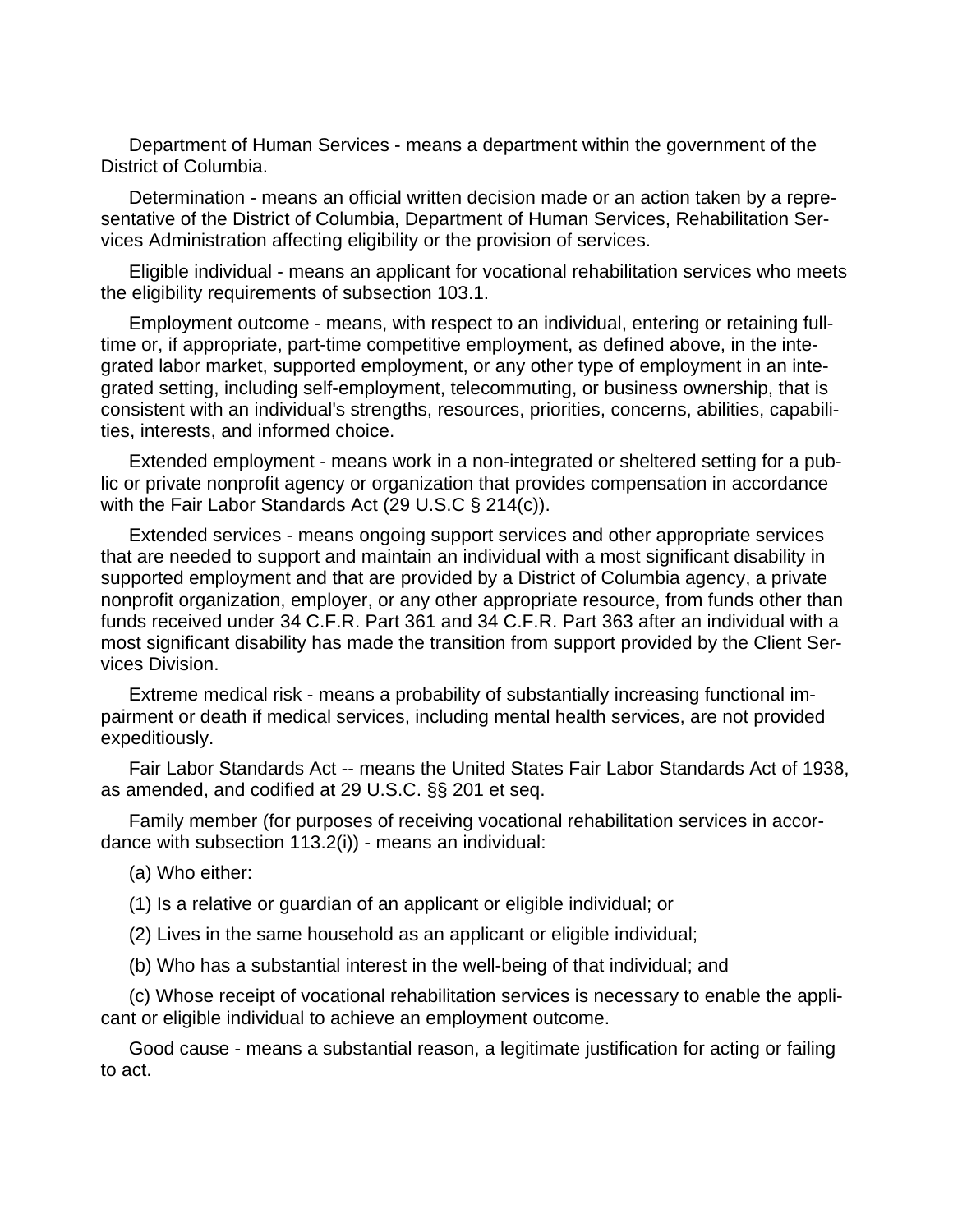Impartial hearing officer - means the individual appointed by the Director that is selected to carry out the responsibilities associated with sections 135 through 169.

Individual with a disability (except as defined in the subsection that immediately follows) - means an individual:

(a) Who has a physical or mental impairment;

(b) Whose impairment constitutes or results in a substantial impediment to employment; and

(c) Who can benefit in terms of an employment outcome from the provision of vocational rehabilitation services.

Individual with a disability for purposes of 34 C.F.R §§ 361.5(b)(14), 361.13(a), 361.13(b)(1), 361.17(a), (b), (c), and (j), 361.18(b), 361.19, 361.20, 361.23(b)(2), 361.29(a) and  $(d)(5)$ , and  $361.51(b)$  - means an individual who:

(a) Has a physical or mental impairment that substantially limits one or more major life activities;

(b) Has a record of such an impairment; or

(c) Is regarded as having such an impairment.

Individual with a most significant disability - means an individual with a significant disability who is provided priority vocational services in those states that have implemented order of selection procedures pursuant to 34 C.F.R. § 361.36.

Individual with a significant disability - means an individual with a disability:

(a) Who has a severe physical or mental impairment that seriously limits one or more functional capacities (such as mobility, communication, self-care, self-direction, interpersonal skills, work tolerance, or work skills) in terms of an employment outcome;

(b) Whose vocational rehabilitation can be expected to require multiple vocational rehabilitation services over an extended period of time; and

(c) Who has one or more physical or mental disabilities resulting from amputation, arthritis, autism, blindness, burn injury, cancer, cerebral palsy, cystic fibrosis, deafness, head injury, heart disease, hemiplegia, hemophilia, respiratory or pulmonary dysfunction, mental retardation, mental illness, multiple sclerosis, muscular dystrophy, musculo-skeletal disorders, neurological disorders (including stroke and epilepsy), spinal cord conditions (including paraplegia and quadriplegia), sickle cell anemia, specific learning disability, end-stage renal disease, or another disability or combination of disabilities determined on the basis of an assessment for determining eligibility and vocational rehabilitation needs to cause comparable substantial functional limitation.

Individual's representative - means any representative chosen in writing by an applicant or eligible individual, as appropriate, including a parent, guardian, other family member, or advocate, unless a representative has been appointed by a court to represent the individual, in which case the court-appointed representative is the individual's representative.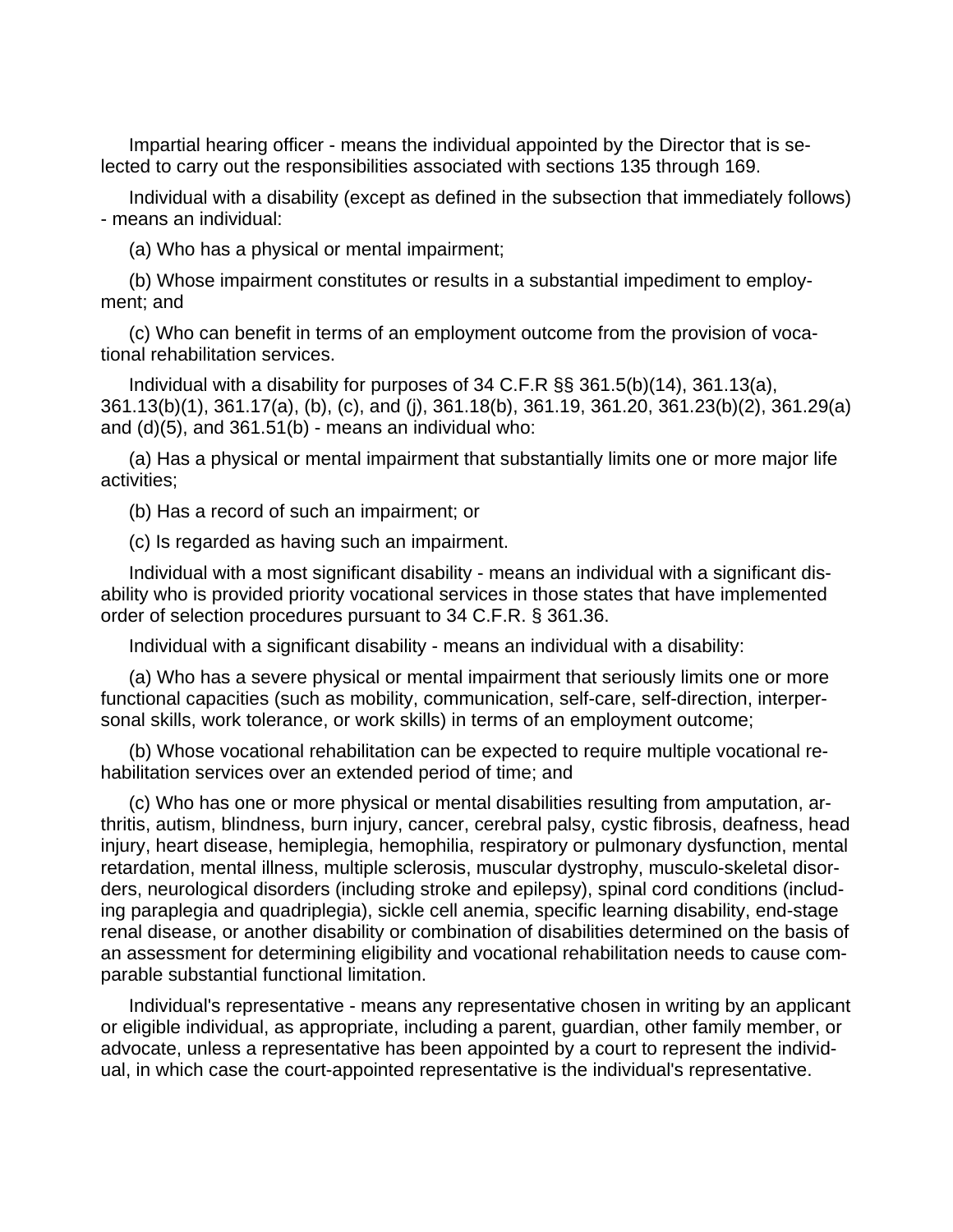Individualized Plan for Employment (IPE) - means a plan prepared pursuant to sections 110 and 111 of this chapter.

Integrated setting - means:

(a) With respect to the provision of services, means a setting typically found in the community in which applicants or eligible individuals interact with non-disabled individuals other than non-disabled individuals who are providing services to those applicants or eligible individuals;

(b) With respect to an employment outcome, means a setting typically found in the community in which applicants or eligible individuals interact with non-disabled individuals, other than non-disabled individuals who are providing services to those applicants or eligible individuals, to the same extent that non-disabled individuals in comparable positions interact with other persons.

Maintenance - means monetary support provided to an individual for expenses, such as food, shelter, and clothing, that are in excess of the normal expenses of the individual and that are necessitated by the individual's participation in an assessment for determining eligibility and vocational rehabilitation needs or the individual's receipt of vocational rehabilitation services under an individualized plan for employment.

Mediation - means the act or process of using an independent third party to act as a mediator, intermediary, or conciliator to assist persons or parties in settling differences or disputes prior to pursuing formal administrative or other legal remedies.

Natural Supports -- means supports that are typically available to all workers in the workplace. Workplace supports may include, but are not limited to, such things as a coworker mentor who assists an employee in learning the job, a supervisor who monitors work performance, a co-worker who assists the client in developing social relationships, orientation training or other company sponsored training events, an employee assistance program and other supports that may be available.

One-Stop Center or One-Stop service delivery system -- means a service delivery system that is structured pursuant to Title I of the Workforce Investment Act of 1998, in accordance with 20 C.F.R. Part 662.

Personal assistance services - means a range of services provided by one (1) or more persons designed to assist an individual with a disability to perform daily living activities on or off the job that the individual would typically perform without assistance if the individual did not have a disability. The services shall be designed to increase the individual's control in life and ability to perform everyday activities on or off the job. The services shall be necessary to the achievement of an employment outcome and may be provided only while the individual is receiving other vocational rehabilitation services. The services may include training in managing, supervising, and directing personal assistance services.

Physical or mental impairment - means:

(a) Any physiological disorder or condition, cosmetic disfigurement, or anatomical loss affecting one or more of the following body systems: neurological, musculo-skeletal, special sense organs, respiratory (including speech organs), cardiovascular, reproductive, digestive, genitourinary, hemic and lymphatic, skin, and endocrine; or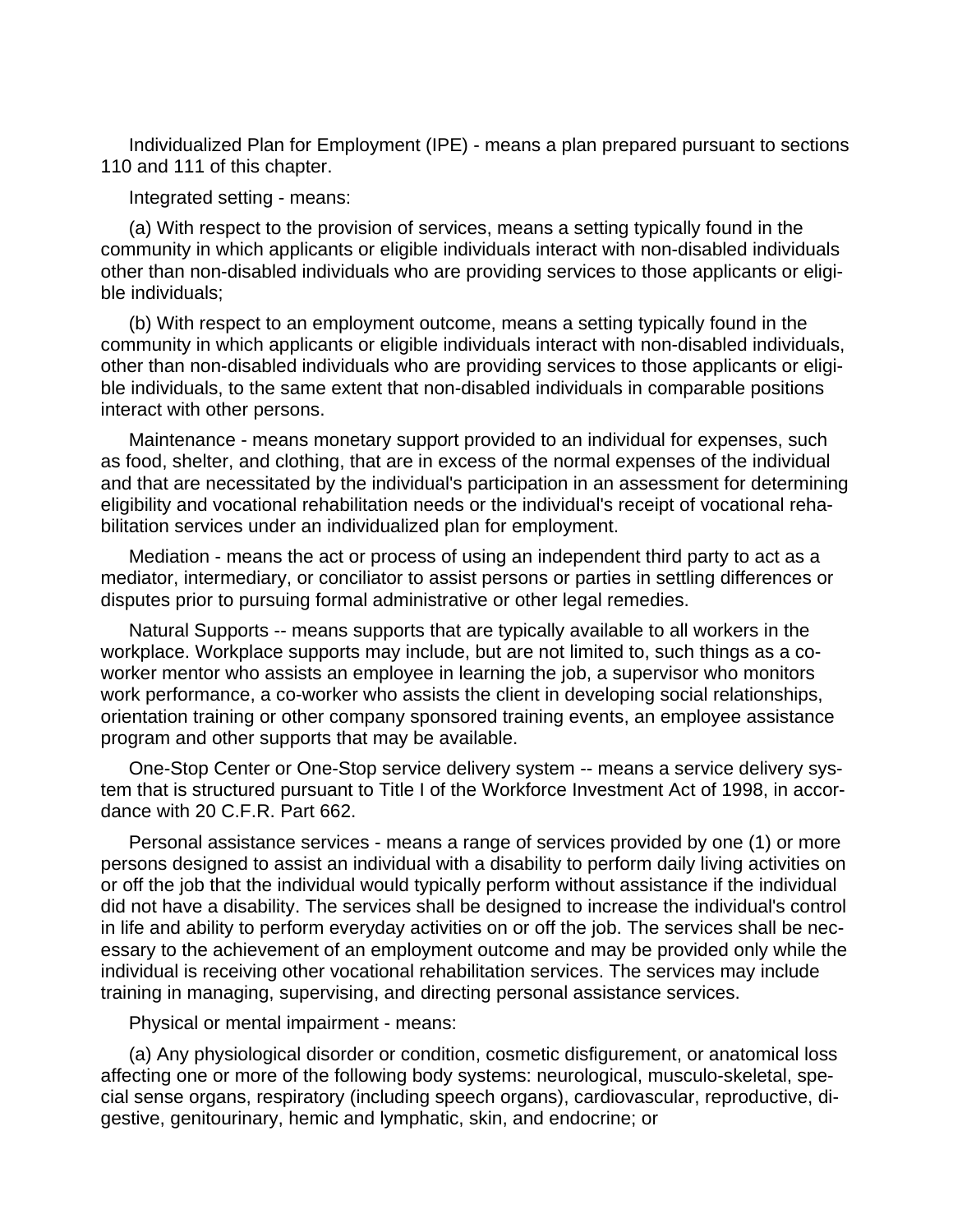(b) Any mental or psychological disorder such as mental retardation, organic brain syndrome, emotional or mental illness, and specific learning disabilities.

Post-employment services - means one (1) or more of the services identified in section 113 of this chapter that are provided subsequent to the achievement of an employment outcome and that are necessary for an individual to maintain, regain, or advance in employment, consistent with the individual's strengths, resources, priorities, concerns, abilities, capabilities, interests, and informed choice. Post-employment services are intended to ensure that the employment outcome remains consistent with the individual's strengths, resources, priorities, concerns, abilities, capabilities, interests, and informed choice. These services are available to meet rehabilitation needs that do not require a complex and comprehensive provision of services and, thus, should be limited in scope and duration. If more comprehensive services are required, then a new rehabilitation effort should be considered. Post-employment services are to be provided under an amended individualized plan for employment; thus, a re-determination of eligibility is not required. The provision of postemployment services is subject to the same requirements as the provision of any other vocational rehabilitation service. Post-employment services are available to assist an individual to maintain employment, e.g., the individual's employment is jeopardized because of conflicts with supervisors or coworkers, and the individual needs mental health services and counseling to maintain the employment; to regain employment, e.g., the individual's job is eliminated through reorganization and new placement services are needed; and to advance in employment, e.g., the employment is no longer consistent with the individual's strengths, resources, priorities, concerns, abilities, capabilities, interests, and informed choice.

Rehabilitation Services Administration - means an administration within the Department of Human Services, District of Columbia.

Rehabilitation technology - means the systematic application of technologies, engineering methodologies, or scientific principles to meet the needs of, and address the barriers confronted by, individuals with disabilities in areas that include education, rehabilitation, employment, transportation, independent living, and recreation. The term includes rehabilitation engineering, assistive technology devices, and assistive technology services.

Sheltered setting -- means a non-integrated work environment designed for applicants and eligible individuals that are closely supervised by other individuals who provide the necessary vocational services and supports.

State - means one (1) of the United States of America to include the District of Columbia, Commonwealth of Puerto Rico, the U.S. Virgin Islands, Guam American Samoa and the Commonwealth of the Northern Mariane Islands.

State Director - means the Administrator of the Rehabilitation Services Administration.

Statewide workforce investment system - means a system described in section 111(d)(2) of the Workforce Investment Act of 1998 (29 U.S.C. § 2821(d)(2)).

State plan - means the State plan submitted by the District of Columbia for vocational rehabilitation services submitted pursuant to 34 C.F.R. § 361.10.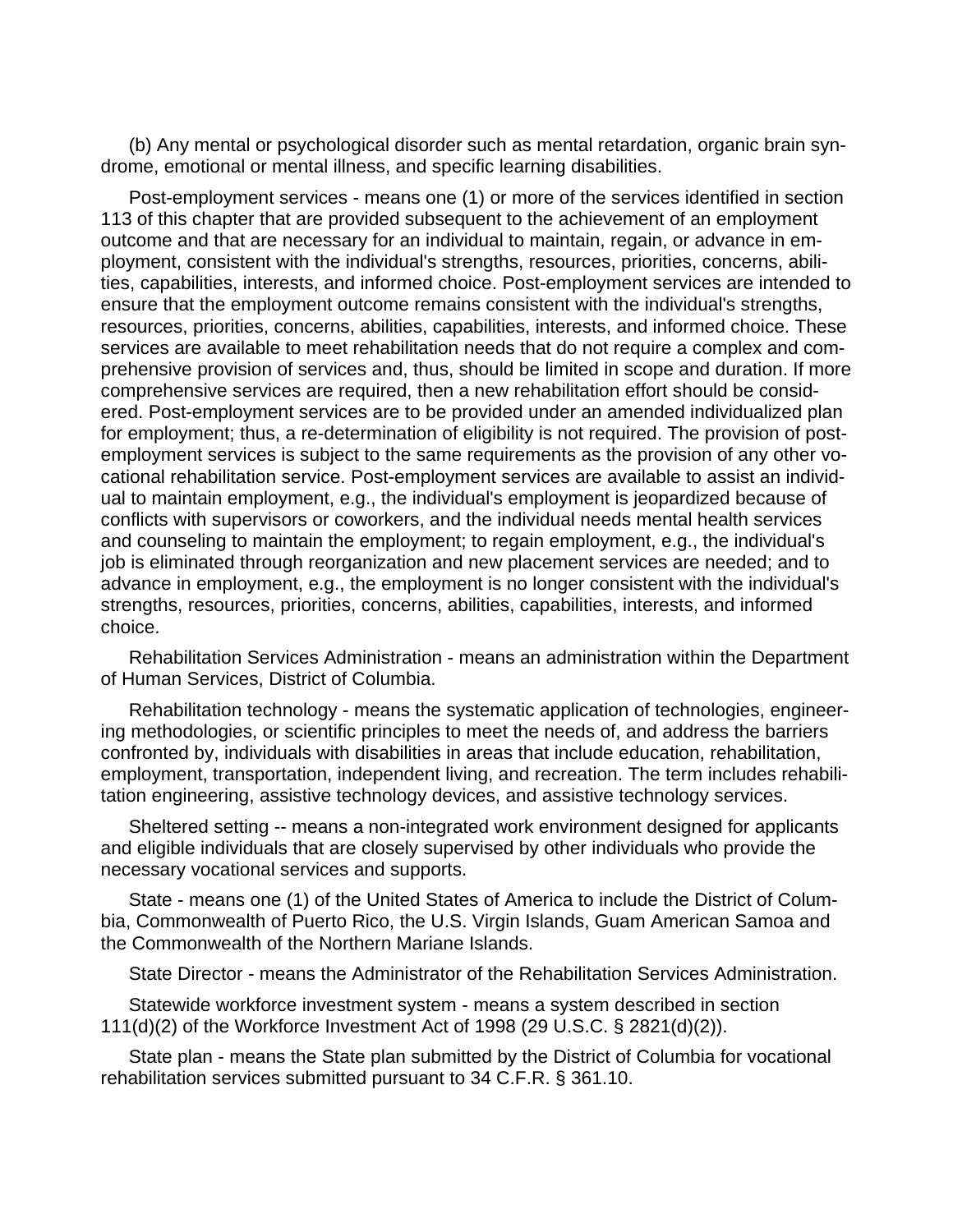State Rehabilitation Council -- means the council established within the District of Columbia pursuant to 34 C.F.R. §§ 361.16 and 17 for the purpose of assisting the Client Services Division with the development, implementation, and revision of policies and procedures of general applicability pertaining to the provision of vocational rehabilitation services.

Substantial impediment to employment - means that a physical or mental impairment (in light of attendant medical, psychological, vocational, educational, communication, and other related factors) hinders an individual from preparing for, entering into, engaging in, or retaining employment consistent with the individual's abilities and capabilities.

Supported employment - means:

(a) Competitive employment in an integrated setting, or employment in integrated work settings in which individuals are working toward competitive employment, consistent with the strengths, resources, priorities, concerns, abilities, capabilities, interests, and informed choice of the individuals with ongoing support services for individuals with the most significant disabilities:

(1) For whom competitive employment has not traditionally occurred or for whom competitive employment has been interrupted or intermittent as a result of a significant disability; and

(2) Who, because of the nature and severity of their disabilities, need intensive supported employment services and extended services after transition to perform this work; or

(b) Transitional employment for individuals with the most significant disabilities due to mental illness.

Supported employment services - means ongoing support services and other appropriate services that are needed to support and maintain an individual with a most significant disability in supported employment that are:

(a) For a period of time not to exceed eighteen (18) months, unless under special circumstances the eligible individual and the rehabilitation counselor or coordinator jointly agree to extend the time to achieve the employment outcome identified in the individualized plan for employment; and

(b) Following transition, as post-employment services that are unavailable from an extended services provider and that are necessary to maintain or regain the job placement or advance in employment.

Transition services - means a coordinated set of activities for a student designed within an outcome-oriented process that promotes movement from school to post-school activities, including postsecondary education, vocational training, integrated employment (including supported employment), continuing and adult education, adult services, independent living, or community participation. The coordinated set of activities shall be based upon the individual student's needs, taking into account the student's preferences and interests, and shall include instruction, community experiences, the development of employment and other post-school adult living objectives, and, if appropriate, acquisition of daily living skills and functional vocational evaluation. Transition services shall promote or facilitate the